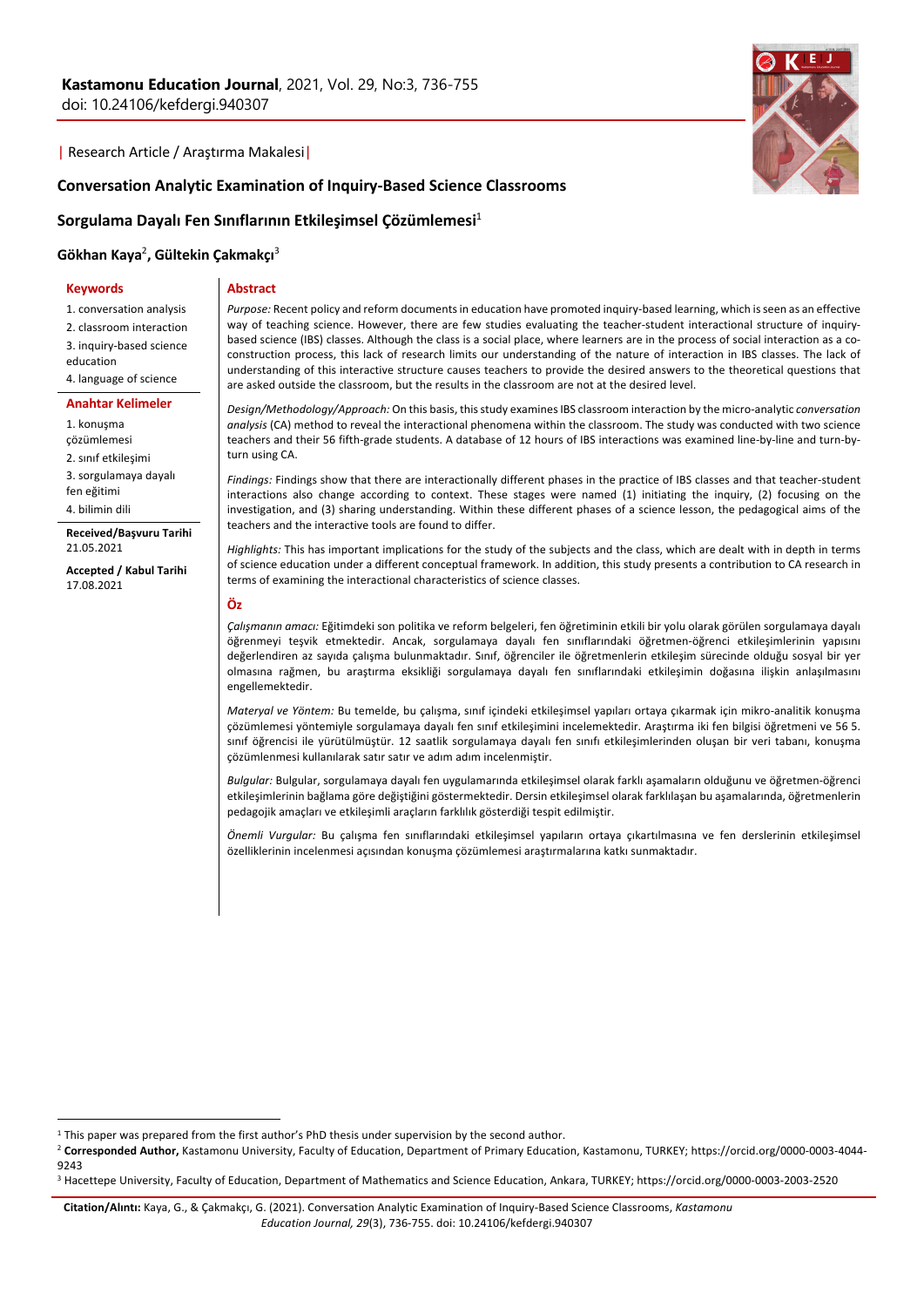# **INTRODUCTION**

Contemporary science education curricula aim to promote students' use of inquiry to adapt to continually changing and developing information bases (Finlayson et al., 2015; NRC, 2000). Some reports, policy and reform documents have been affecting science education curricula and teaching objectives throughout history. For example, the Sputnik crisis, Beyond 2000 (Millar & Osborne, 1999), National Research Council Reports (NRC, 1996; 2000) and the Next Generation Science Standards (NGSS Lead State, 2013) have influenced science education perspectives. NRC reports (1996; 2000) have a significant impact concerning science education standards and, in all reports, the relation between inquiry and teaching and learning of science is highlighted. Rocard et al. (2007) also prepared a report for the European Commission which is related to the present and the future of science education. This report acted as a stimulus for inquiry-based science education (IBSE) research and projects, mapping the science education framework and requirements in the modern world. At the end of the report, the authors suggested that inquiry is the focal point of science education.

Accordingly, there is much research (e.g., Abd-El-Khalick et al., 2004; Crawford, 2007; Finlayson et al., 2015; Author 2016; Minner et al., 2010; Sadeh & Zion, 2009) in this field to investigate different ways to increase practicality in the science classroom. However, despite the significant number of studies, practicality of inquiry remains a challenge as teachers and prospective teachers experience difficulties applying this approach in the classroom (Abraham & Millar, 2008). Research shows that teachers can respond to the questions regarding the inquiry-based learning approach with appropriate answers 'outside the classroom'; however, they fail to reflect their ideas in their classrooms (Darling-Hammond et al., 2020; Author, 2016). This situation refers to some troubles seen 'in the classroom', which points to a need to investigate them there. Such an investigation can potentially provide rich feedback oriented to bringing new insights into classroom activities, teacher-student interaction, teacher talks, and various classroom-contextual components, especially for understanding what is happening in the classroom. Therefore, this study focuses on teacher-student interaction, mainly through investigating teacher talk and teaching activities in the IBS classrooms. The study's purpose is to conduct a micro-analytic conversation analysis of an IBS classroom to unpack the interactional structure of science classrooms. Furthermore, in line with the general purpose, the paper sets out to propose an interactional definition of IBSE by describing the interactional unfolding of lesson phases and identifying interactional tools and pedagogical aims in a micromoment context.

#### **Classroom Interaction and IBSE**

According to the social constructivist approach, the development of the learner cannot be fully explained only by individual efforts. Vygotsky (1978) stated that two individuals with the same level of Intelligent Quotient (IQ) would have a different degree of learning because of the impact of different social environments on their developments. Therefore, some scholars have focused on classroom interaction to understand meaning-making processes. For instance, Edwards and Mercer's (1987) pioneering research in science education looked at the relationship between the context of lessons and practical activities while talking. Lemke's (1990) seminal work also claims that learning science involves learning to talk science, and he focuses on how students get to talk about science during classroom discourse. Another example is Rocard et al. (2007), who pioneered research on inquirybased learning and established inquiry-based learning as a contemporary research framework and stated that communication is a skill which learners should develop. The increasing research interest in science classrooms shows that the invisible nature of science classroom talk has become more crucial, and there is a need to conduct more research to unpack it.

Classroom interaction is increasingly gaining importance in science education as well as the social sciences. Research in the roles of teachers and students in a socio-cultural environment within the classroom is of utmost importance to improve an understanding of the applicability of the inquiry-based approach (Kelly, 2007; Oliveira, 2010; Windschitl, 2004). Investigating and improving a socio-cultural structure within the classroom is possible through conversation analytic examinations of teacherstudent (Zemel & Koschmann, 2011) and student-student interactions (Mortimer & Scott, 2003) in order to reveal their discourse patterns (Lemke, 1990; Mehan, 1979) and analyze the interaction (contact) between participants (Mortimer & Scott, 2003). Many researchers state that the quality of interaction and discourse in the classroom should be improved to teach science literacy and IBSE (Kelly, 2007, 2014; Lemke, 1990; Mortimer & Scott, 2003; Oliveira, 2010; Tang, 2016). For this reason, teacher educators suggest some frameworks for teachers, since they are the prominent figures in classroom interaction and discourse. For instance, Mortimer and Scott (2003) suggest a communicative approach that aligns with teachers' purposes, and can also be used for teacher interventions. On the other hand, Walsh (2006) suggests another framework that is oriented towards language classrooms but is often used in other educational disciplines, namely self-evaluation teacher talk (SETT) which emphasizes the notion of classroom interactional competence (CIC). The reflection on teachers' interaction is the central place of the SETT framework

The first influential science classroom discourse research was conducted by Edwards and Mercer (1987). They examined the relationship between the content of science lessons and the practical activities through teacher-student talk. The second highimpact study was Lemke's study (1990) which draws on discourse analysis. According to Lemke (1990), scientific discourse is not merely talking about science, it also means doing science through the language. Thus, it also refers to observing, describing, comparing, classifying, analyzing, discussing, hypothesizing, theorizing, questioning, challenging, arguing, designing experiments, following procedures, judging, evaluating, deciding, concluding, generalizing, reporting, writing, lecturing, and teaching in and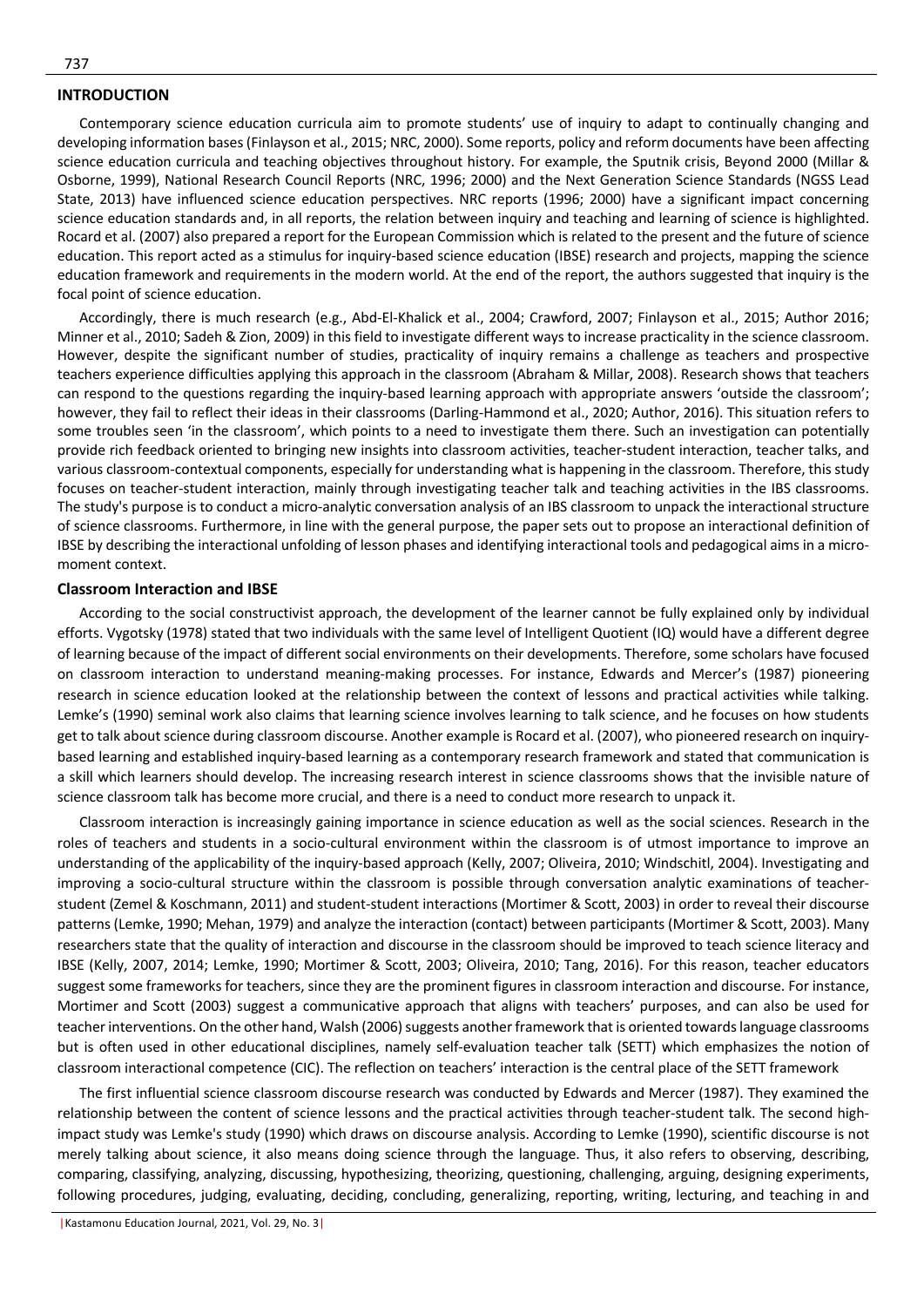through the language of science. Lemke (1990) also describes classroom interaction with a triadic framework, Question-Answer-Evaluation.

Mortimer and Scott (2003) conducted similar research, focusing on meaning-making processes. They established links between discourse patterns and the communicative approach, which affects meaning-making processes in the science classroom. More recently, Kaya et al. (2016) have investigated secondary school science classrooms through teaching the nature of science. The researchers drew on discourse analysis to examine teacher talk, and they concluded that a discourse pattern which is triadic, chained and adjacently paired, can explicitly change the nature of science teaching and learning processes. Tang (2016) examined the relationship between the communicative approach to classroom talk and the modes of representation used by science teachers. Jin et al. (2016) investigated how physics teachers structured classroom discourse to promote the cognitive and social aspects of IBSE. The research was conducted with 17 physics teachers who were actively involved in teacher education at the university level and teacher training activities in local school quarters. Considering the social aspect of the inquiry, the teachers interacted frequently with the students in a class. However, it was found that facilitating conversations among students and prompting students to talk about their ideas are quite challenging. Besides, Jin et al.'s (2016) research empirically showed that teachers often asked students to follow the procedures of scientific experiments rather than engaging them in active thinking. Teachers were also inclined to associate hands-on activities with inquiry-based teaching, and hence engaged students in activities that were hands-on but not minds-on.

However, there are some studies on the interactions in classrooms, and the analysis in the existing studies has superficial transcriptions and unconvincing patterns. Looking at these studies (Lemke, 1990, Mortimer & Scott, 2003; Rymes, 2008; Ryder & Leach, 2008; Windschitl, Thompson, & Braaten, 2008), it is seen that superficial transcriptions and generic structures (e.g., IRF/E, IRFRF) have been used to gain an understanding of these settings. The researchers in the line of research that has been given so far (e.g., Kelly, 2007; Kelly & Crafword, 1997; Lemke, 1990; Mortimer & Scoot, 2003; Ryder & Leach, 2010; Rymes, 2008; Windschitl, Thompson & Braaten, 2008) seem to analyze classroom discourse based on orthographic transcriptions of classroom interactional instances and examine the data to infer some patterns. They bring evidence to classroom contexts using these relatively minimally detailed transcripts, which might eventually lead to a lack of understanding of the discourse and communication, as well as a lack of identification of the context.

In addition to orthographic transcriptions of talk, it is also of utmost importance to include intonation, stress, interruptions, pauses, gestures, and the physical context in detail in the transcripts (Sert & Seedhouse, 2011; Sert, 2013; Walsh, 2011). Therefore, the studies that investigate the interactional skills among teachers and students and discourse in science education are required to address this multitude of interactional details in the analysis of discourse rather than transcription analysis. Notably, in the last decade, ethnomethodological conversation analysis has frequently been used in classroom interaction studies (e.g., Seedhouse 2004; Evnitskaya & Morton 2011; Sert & Walsh 2012). The first research which draws on CA is Mchoul (1978) regarding the organization of turns during the formal talk in a classroom. He investigated sequential organization rules in classroom settings and found that they are different from informal speech exchanges regarding turn-taking and turn allocation, and also that teachers organize their rules. Mchoul (1978) used audio and video recordings of teacher-fronted classrooms, and he discovered some rules in terms of management of turn-taking in classroom interaction.

Following Mchoul (1978), much research has explored classroom interaction types, and has drawn on a micro-analytic perspective. The bulk of research adopting a CA perspective has been particularly oriented to language classrooms (e.g., Brandt, 2011; Evnitskaya & Morton 2011; Kääntä, 2010; Markee, 2000; Mortensen 2008, 2009; Mortensen & Hazel 2011; Seedhouse, 2004; Sert, 2011; Sert, 2015; Sert & Walsh 2012). Nevertheless, there is some research carried out in the field of science education related to Content and Language Integrated Learning (CLIL) (e.g., Evnitskaya, 2012; Mercer, Dawes, Wegerif & Sams, 2004; Morton, 2012). However, research on interactional organization of science classrooms (e.g., Duschl & Osborne, 2002; Kelly & Chen, 1999; Kelly, 2007; Leach & Scott, 2002; Lemke, 1990, 2001; Mortimer & Scott, 2003; Roth, et al., 2011; Windschitl, Thompson, & Braaten, 2008; Urmeneta, 2008; van Aalst & Trounog, 2011) has drawn on discourse analysis rather than the micro-analytic perspective. The principal methodological power of the micro-analytic CA, apart from discourse analysis, is to bring robust evidence to learning and comprehension at the micro-level in the interaction of teachers and students. Although the discourse patterns reflect the interaction in classrooms to a certain extent, they still need to be complemented with data and robust analytic evidence. Therefore, it is considered that micro-analytic methods are necessary for science education, including CA which provides an indepth analysis. With this research gap in mind, this study set out to adopt a CA-based approach for the examination of science education settings, given that CA provides evidence of discourse patterns such as IRF (initiation-response-feedback; Sinclair & Coulthard, 1972) or its modifications. However, these patterns have not received enough research attention in various classroom interactional settings (Sert, 2011). These generalizations can give an overview to help us understand classroom interaction and sequential organization.

Given that it will add a new dimension to these issues, this research is deemed essential and valuable. At the same time, it will pave the way to use by achieving the purpose and simplifying the applicability of an IBS education informed by the data and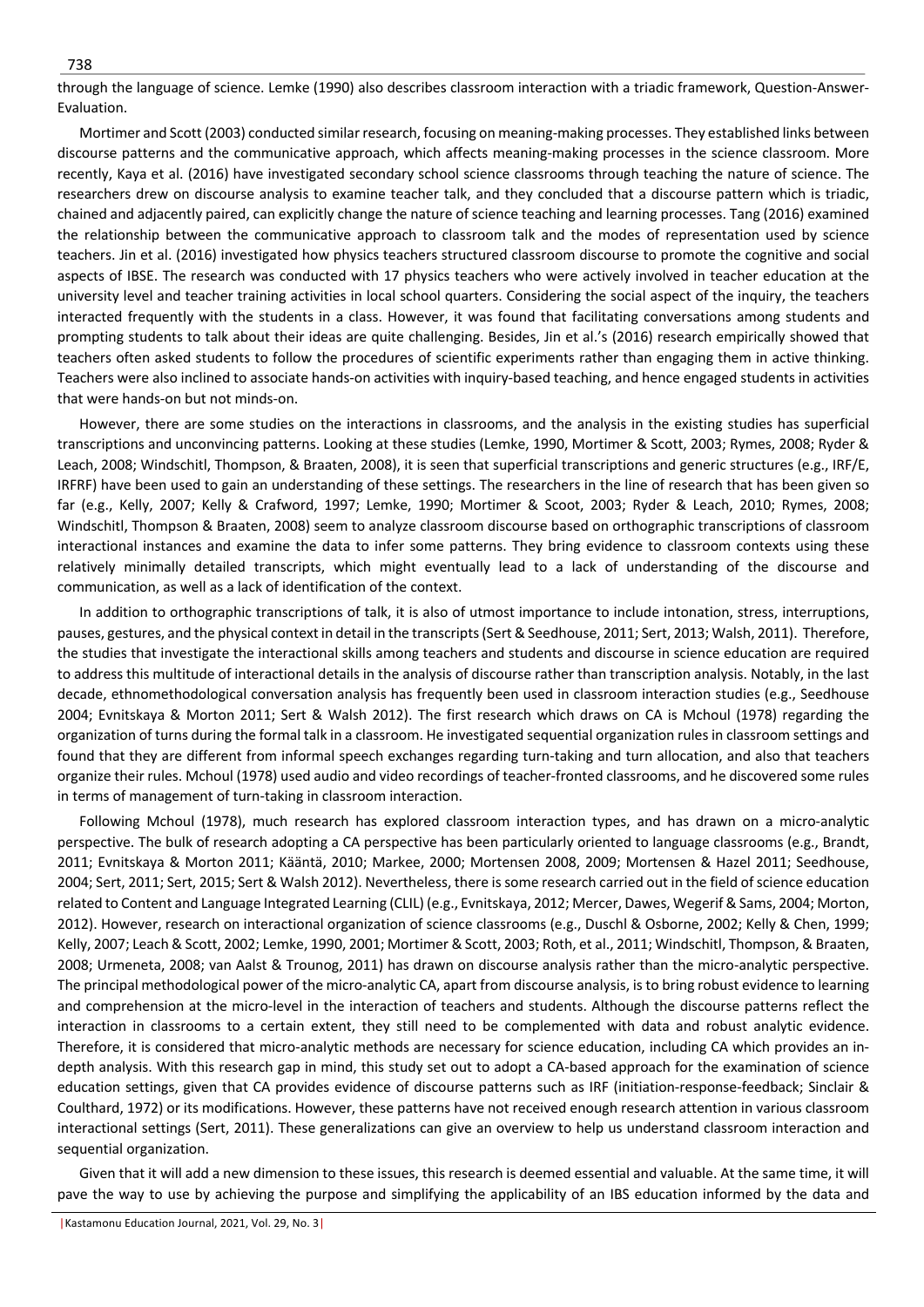research evidence. This study will describe classroom interaction in the IBS classroom and look more closely into interaction, adopting a conversation analytic perspective in line with the following research questions:

- 1. How is teacher-student interaction sequentially organized in IBS classrooms?
- 2. What are the pedagogical aims used by teachers in IBS classrooms?
- 3. Which are interactional tools used by teachers to actualize pedagogical aims in IBS classrooms?

# **METHODOLOGY**

The research reported in this paper is part of a study (Kaya, 2017) conducting a micro-analytic investigation of an IBS classroom to unpack the interactional structure of science classrooms. This study examines IBS classroom interaction by the CA method to reveal the interactional phenomena within the classroom. CA has the potential to reveal the interactive nature of science classes by examining naturally evolving interaction data from a data-driven and participant-focused perspective, focusing on the participants' moments of success in social actions.

Empirical data analyzed in this study come from two different classrooms as part of a larger corpus. The data were gathered during the implementation of a science lesson for a term that has four different science subjects at 5th level. This level is the first stage of the lower secondary school in the Turkish educational system. Furthermore, the implementations were conducted at the same level in two different state schools in Ankara, Turkey. The whole corpus includes conversational data that come directly from science classrooms. The corpus consists of audio and video recordings of 24 science lessons, each of which is approximately 45 minutes long. So, there are a total of 12 hours of recordings.

#### **Conversation Analysis (CA)**

The current study employs micro-analytic conversation analysis (Sacks, 1992), a methodology which has emerged from ethnomethodology (Garfinkel, 1964). It should be noted that within the research, the terms micro-analytic analysis and CA are used interchangeably. CA is mainly used for examining structures and patterns of interaction in everyday talk and institutional contexts. So, it can be described as "the interaction order", in line with Goffman (1983). According to Sidnell (2010), CA is an approach within the social sciences that aims to "describe, analyze and understand talk as a fundamental and constitutive feature of human social life" (p.1).

Ethnomethodological CA is mainly oriented to developing an understanding of how this order is achieved in social interaction, and it is a data-driven methodology based on micro-analytic studies (Sidnell, 2010). The analysis in this research employs the methods and principles of CA to "uncover social actions through observing and describing turn-taking, repair and preference organization practices" (Sert, 2011, p. 6). "Unmotivated looking" is the crucial principle of CA methods and a starting point for the examination of data to discover what is happening (Liddicoat, 2007). Unmotivated looking involves the analysts' preliminary examination of the data to reflect the participants' points of view, rather than looking for a pre-identified or pre-defined theoretical phenomenon. Therefore, the first and essential step of the analysis is to reveal some phenomena through an unmotivated look at the recorded data. In this study, unmotivated looking is employed for the initial treatment of recorded IBSE classrooms. When a phenomenon emerges from the corpus, it is investigated for further occurrences in other recordings, to discover a pattern in teacher-student interaction. The data also include multimodal features of classroom interaction. However, conducting a multimodal analysis is beyond the scope of the current study, mainly due to some technical problems with the recordings and also to maintain a more specific research focus. Nevertheless, the study addresses multimodal features to increase the readability of extracts and reflect the sense-making mechanisms in interaction.

#### **Participants**

The participants were two science teachers at the secondary school science level and 56 (11- or 12-year-old) students in these teachers' classes who were attending their first compulsory secondary education year. Teachers and classes use Turkish at the secondary level in Turkey.

The main focus of this research is on two science teachers who were selected through purposeful sampling. The researcher specified some features before choosing the teachers, such as keeping an open mind for academic and professional development, teaching science at the 5th-grade level, and willingness to do group work. First of all, possible school options were determined for implementation, and then school visits were carried out to inform the principal and science teachers about the details of the research. During this process, the researcher mentioned the research aims and his expectations from the teachers. Following the explanation of the process, the researcher checked whether they would take part in the research as volunteers. Moreover, signed consent forms were collected from participants before the implementation. A similar process was conducted for learners and their parents. Merve and Büşra (pseudonyms) were the main participants in the research.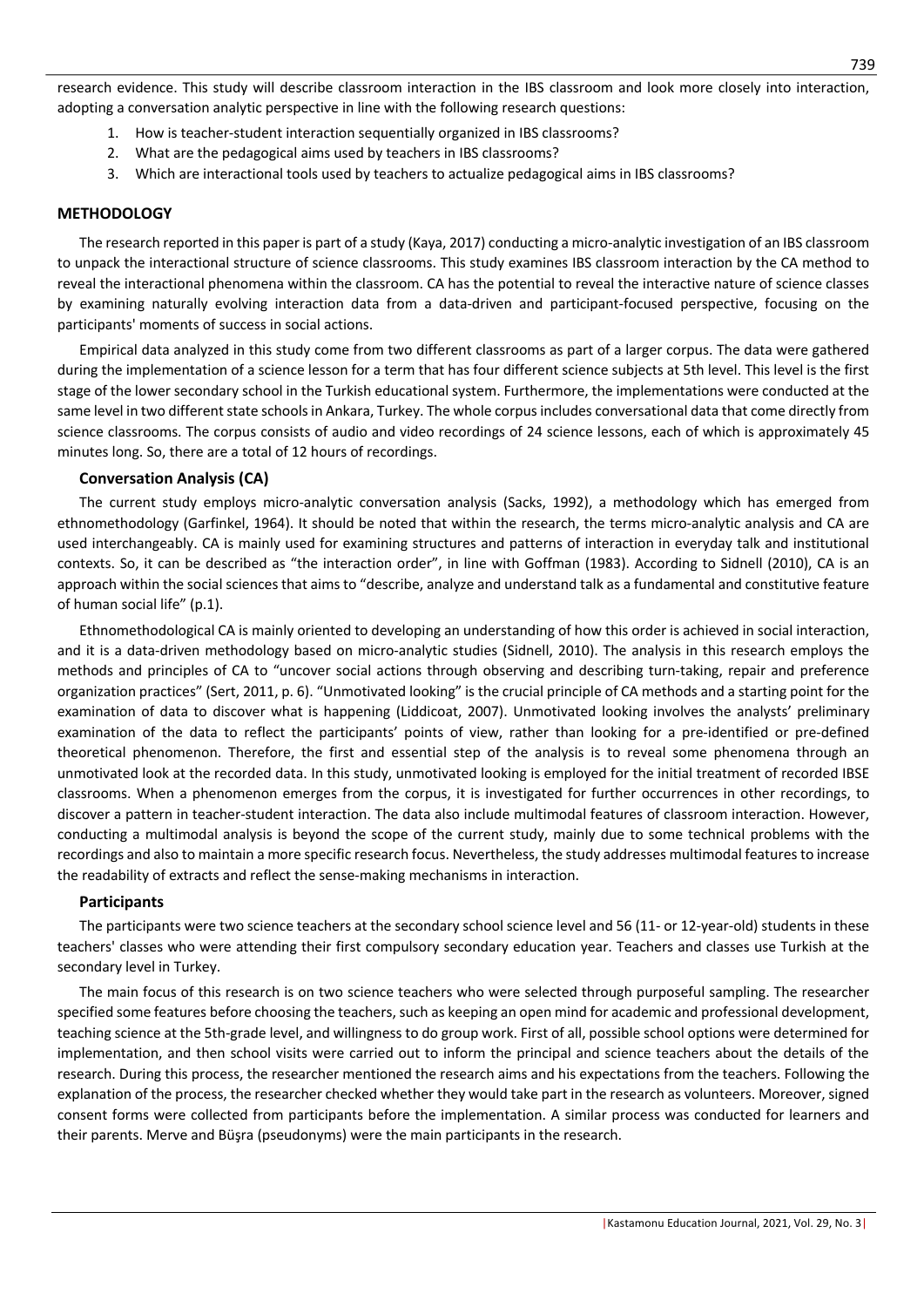# **Data Collection**

The data collection process is an integral part of conversation analytic research for identifying verbal and non-verbal actions during an interaction (Jenks, 2011). For this reason, all of the data collection tools were explained and negotiated in terms of classroom settings at the kick-off meeting with the teachers. Three cameras, positioned as shown in Figure 1, recorded the lessons' entire duration.

The researcher did not participate in the lesson to avoid interfering with its naturality. Labov (1970) refers to the negative impact of cameras, and an observer's or researcher's presence in recorded settings, as the observer's paradox. The cameras were set up with an adjustable tripod for every lesson and fixed according to the learner seating plan without any intervention by a controller to minimize negative effects. However, the absence of a researcher to adjust the cameras during the class time caused the loss of some data due to teacher movements in the blind spots. Moreover, in some cases, the cameras did not record the participants' voices clearly because of multilogue interaction, choral responses, and softer sounds. With these factors in mind, the first inquiry-based lesson included three cameras, but this session was not recorded, to allow the participants to get used to the presence of cameras.



**[Figure 1. Classroom settings and location of cameras]**

#### **Data Treatment**

For representational purposes, each extract in the paper has an identification code for increased readability of the following analyses. For example, Extract 3: Mrv\_ax\_ lsx, short identification of extract, [time span], where 3 stands for the number of extracts in the whole collection, making it easy to access it in the database and Mrv or Bsr show the teacher's name in the collected data. Following the teacher codes, an inquiry-based task name is given; for instance, "ax" expresses the "sound cups" in the "Propagation of Sound and Light" unit. The "lsx" stands for the classification of the lesson section instead of giving the exact minute. Following the lesson phase demonstration, a brief explanation is given to clarify the subject of the sequence or the main topic of the analysis. The last code in the identification system is the time interval between the opening and closing of an extract in the given lesson phase rather than the entire lesson time. Annotation of data is another significant step while building a database and building a collection of the phenomenon being investigated.

All transcriptions were in the Turkish language, and the data were translated into the English language only for the extracts used in the paper. Due to the difficulties of translation from the primary language to another language, there is no consensus about translation among CA scholars. On the one hand, some of them advocate that all transcripts should be translated word by word, concerning translations of the idiolects (Jenks, 2011). On the other hand, some others maintain that translations of any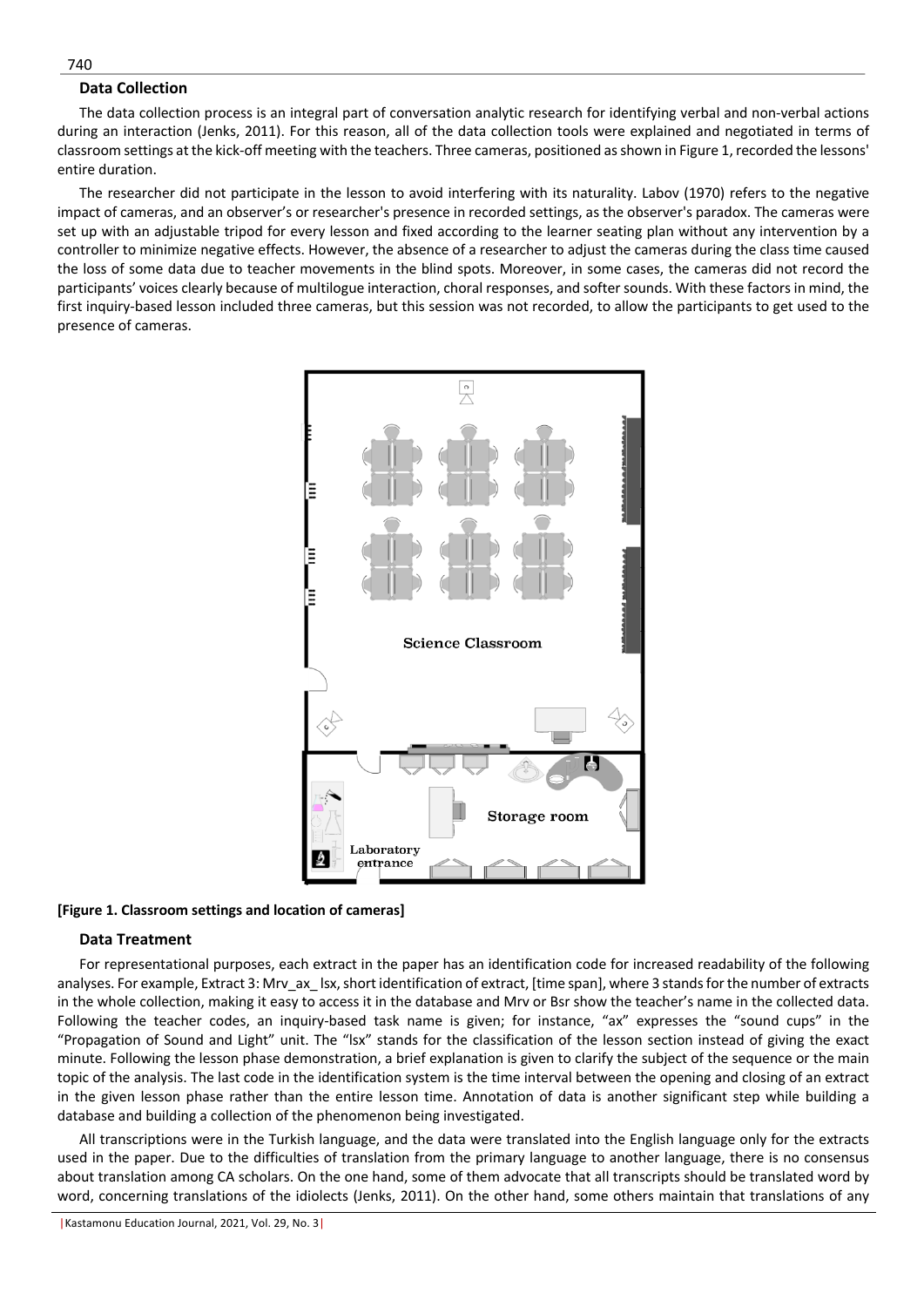transcription might harm the nature of data and the interaction language (ten Have, 2007). Furthermore, CA studies include many notations to present verbal or non-verbal actions, and these notations can be used at the beginning, in the middle, or at the end of a word. Therefore, showing notations in translated turns is troublesome concerning the precision of the moment of unfolding actions. With these considerations in mind, the data translated a turn based on idiolects to provide an overall understanding of the data for all researchers and target groups.

# **Reliability, Validity and Limitations**

Reliability is a crucial concept for CA studies too, as Seedhouse (2004) states: CA research is based on the recordings of the interactional episodes for further examination. It also underscores CA studies' reliability, in that these recordings capture as much of the interaction as possible. For instance, all the participants should be recorded during the communication, and the recordings should not consist of only audio or video. To this end, audio-video recordings are a basic requirement for reliability in CA research. Besides, choosing an excerpt or the micro-moments and presenting quality representations are of utmost importance to ensure the study's reliability.

CA researchers (Jenks, 2011; Heath et al., 2010; Sert, 2011) dwell on the camera locations regarding interaction, participant, natural settings, and different angles. With this concern in mind, the first author located three fixed cameras with three tripods to view the participants from the best angles possible (see Figure 1). One camera is located at the back of the classroom to record the teachers, but teachers usually move around in inquiry-based learning classrooms. Therefore, it was fixed near the blackboard located at the back of the classroom. Two cameras were set up in the left and right corners at the front of the classroom, and they focused on the students and student groups.

Data analysis and data representations are fundamental validity factors of CA research (ten Have, 2007). Moreover, Seedhouse (2004) focuses on the validity concern under four different dimensions, and he links them with the objectivity and credibility of the research. These dimensions are internal, ecological validity, construct validity and generalizability. The current research draws on the next turn proof procedure to show participant orientations based on speaker actions, and all claims are grounded in an "emic perspective". Hence the findings are entirely open for examination by other analysts. Ecological validity is "normally concerned with social research which is conducted in experimental and laboratory-based settings, which may not be transferable" (Brandt, 2011; p. 57). Data comes from classroom settings that are not scripted environments, and participants' actions are observably context-renewing. However, one concern might be a possible departure from natural occurrence due to recording interactions with three cameras.

# **FINDINGS**

Institutional interactions are investigated in terms of specific features such as turn-taking, turn design, sequence organization, lexical choice and asymmetry of roles (Heritage, 1997). Through the first section of the analysis and the findings section, all of these features will be exemplified in IBS lessons and micro-moments of the lesson called 'lesson phase' (LS) in the whole study. It will also focus on how a lesson is initiated, maintained and closed by the teacher within the IBSE. The second question is related to describing and revealing teachers' pedagogical aims and interactional tools oriented to the mediation of emerging educational goals. The second question will also build upon the findings related to the first research question. The pedagogical aims and interactional tools will be discussed considering the different micro-contexts throughout a lesson.

IBS lessons are divided into sub-sections based on some theoretical assumptions (Author, 2016; Pedaste et al., 2015). However, some scholars are unaware of the different stages of inquiry processes in the lesson (Minner et al., 2010). During the microdetailed analysis, we realized that the teachers divided the inquiry lessons into three different sections: the first section is related to "initiating the inquiry", or a warm-up section before teamwork or investigation of the research question. The second is the primary investigation process, which includes teamwork and experimenting; this section is called "focusing on the investigation". The third section is the "sharing of understanding" time after the inquiry process, which comprises sharing the findings, comparing the investigation process and outputs, discussing with peers, and teacher requests for explanation or checking for understanding. Furthermore, sequence organization, turn-taking structure, and preference organization become distinct in these lesson phases.

Through various teaching series, teachers' pedagogical aims and interactional tools drawn on for implementation purposes were unpacked. To this end, every lesson phase in this section can be investigated in terms of teachers' pedagogical foci and the interactional resources that they deploy. Teachers draw on some pedagogical focus/aims/goals to get the highest level of learning objectives. The learning focus is defined as "task as workplan" (Breen, 1989), "task as a process" (Seedhouse, 2004) or "academic task structure" (Erickson, 2004), while the pedagogical focus is referred to as "task-in-process" (Schwab, 2011). Thus, the learning aim has a static structure, but the pedagogical aim is dynamic. Teachers manage the lesson phases depending on the learning goal, pedagogical aims, and interactional tools. The term 'interactional tools' is favored in the study rather than 'interactures' to refer to the relationship between the lesson phase and its componential interactional tools. An interacture can be defined as a particular tool which 'belongs to' or is typical of the lesson phases. The pedagogical aims and interactional tools were also given in every lesson phase section below.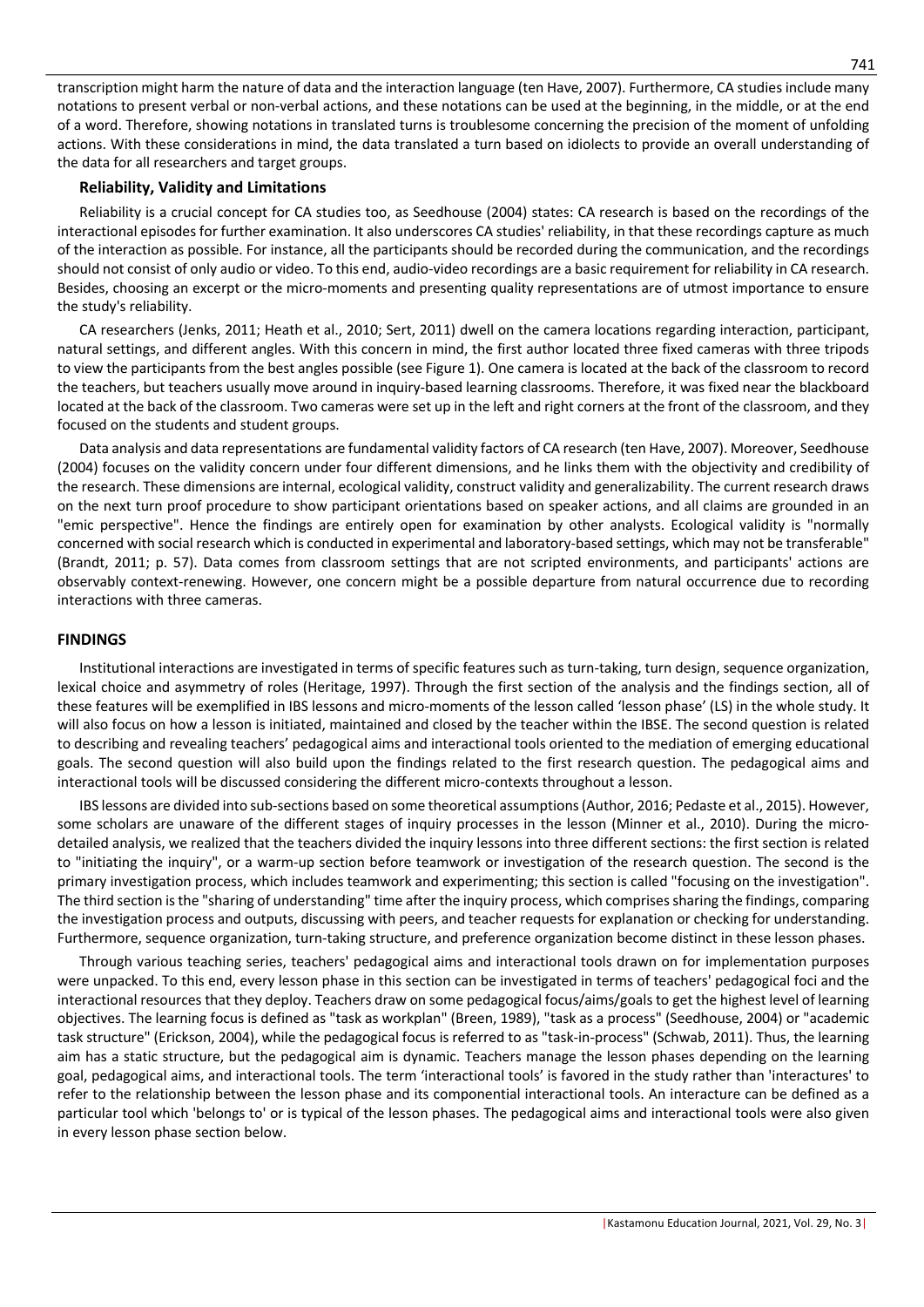## **The Initiating the Inquiry Lesson Phase: Interactional Features and Pedagogical Aims**

The inquiry lesson's initiating phase has been defined as the first step of an IBS lesson since it covers the beginning of the task before the investigation process. It can be seen as preparation for the scientific investigation in terms of a research question or a scientific topic. Therefore, this lesson phase requires different patterns, pedagogical aims, sequential organization, and distribution of teachers' and students' roles for the following parts of the lesson phase. The lesson phase frequently has a recurring pattern that reveals how the lesson will go on, thus hinting at the process's general structure. Therefore, the beginning of the inquiry lesson phase can be interactionally identified. The lesson phase definition emerged from the data inductively, as shown in Table 1 from the beginning to the end.

| Lesson phase   |                                 | <b>Interactional features</b>                                                                                              |      |                                                     |                                                                                                                 |  |  |
|----------------|---------------------------------|----------------------------------------------------------------------------------------------------------------------------|------|-----------------------------------------------------|-----------------------------------------------------------------------------------------------------------------|--|--|
|                | 1.                              | Teacher's questioning process about students' background knowledge or previous lessons as an initiator of the<br>sequence. |      |                                                     |                                                                                                                 |  |  |
| Initiating the | 2.                              | Responses elicited from more than one student relevant to teacher requests.                                                |      |                                                     |                                                                                                                 |  |  |
| inquiry        | 3.                              | Teacher's avoidance of the evaluation of students' contributions.                                                          |      |                                                     |                                                                                                                 |  |  |
|                | 4.                              | transmission of the research question.                                                                                     |      |                                                     | Classroom discourse and discussion continued on the research question between teacher and learners or teacher's |  |  |
|                | 5.                              | In the final part of this lesson phase, participants get through the investigation process.                                |      |                                                     |                                                                                                                 |  |  |
| Lesson phase   | <b>Pedagogical Aims</b><br>(pa) |                                                                                                                            |      | <b>Interactional Tools</b><br>(it)                  | <b>Descriptions</b>                                                                                             |  |  |
|                |                                 |                                                                                                                            |      |                                                     | Teacher turn of more than one clause.                                                                           |  |  |
|                | pa1.                            | To introduce the IBS activity                                                                                              | ít1. | Extended teacher turns<br>which uses explanation or |                                                                                                                 |  |  |
|                | pa2.                            | Checking and displaying the                                                                                                |      | instruction                                         | Turn openings or topic changes markers                                                                          |  |  |
|                |                                 | answer to elicit responses in                                                                                              | it2. | The use of transition                               | (e.g., all right, yes, now) and attention-                                                                      |  |  |
|                |                                 | relation to previous lesson or                                                                                             |      | markers                                             | getter.                                                                                                         |  |  |
|                |                                 | scientific subjects                                                                                                        |      |                                                     | Asking questions to which the teacher                                                                           |  |  |
| Initiating the |                                 |                                                                                                                            | it3. | Known-answer question                               | knows the answer.                                                                                               |  |  |
| inquiry        | pa3.                            | To enable increased learner                                                                                                |      |                                                     |                                                                                                                 |  |  |
|                |                                 | participation                                                                                                              | ít4. | Paraphrasing of learner<br>contributions            | Declaration of the learners' response<br>within some lexical changes                                            |  |  |
|                | ba4.                            | Ask some questions to prepare<br>for the investigation process                                                             | ít5. | Teacher's allocation                                | Selection of the next speaker among the<br>learners by bidding or direct nomination                             |  |  |
|                | pa5.                            | To transmit information                                                                                                    | ít6. | Absence of feedback                                 | Not giving feedback following the<br>learners' explanation                                                      |  |  |

#### **Table 1. Initiating the inquiry lesson interactional structures**

To illustrate the initiating an inquiry lesson phase, Extract 1 is chosen from the corpus. In Extract 1, Busra draws on student experiences as a warm-up activity before focusing on the investigation stage. Extract 1 illustrates an example during which the participants talk about their experiences concerning the highest hill they have ever seen. Before the extract, the teacher asks a question, "which is the highest hill you have ever seen?" to elicit responses based on the learners' prior knowledge. The question works as an initiator of the sequence. The answers are elicited from more than one student (line 37-48, 49-70, 71).

**Extract 1: Bsr\_a4\_ls1, Teacher (Tchr), Yade and Cenk talk about their experiences concerning the highest hill they have ever seen. [01:02.0-01:49.5]**

|          | 37 Tchr: | peki 1Yade<br>all right $\uparrow$ Yade                                                                                 |
|----------|----------|-------------------------------------------------------------------------------------------------------------------------|
| 38<br>39 | Yade:    | +pointing to Yade<br>öğretmenim ben şey kayseriye gitmiş[tik birgün]=<br>my teacher we have gone to kayseri [one day ]= |
| 40<br>41 | Tchr:    | [si:::1]<br>+gaze at another student                                                                                    |
| 42       | Yade:    | =kayseri akrabalarımız oturuyor orida (0.4) görmüştüm<br>=our relatives live in kayseri (0.4) I have seen               |
| 43       |          | Erciyes dağı<br>Erciyes mountain                                                                                        |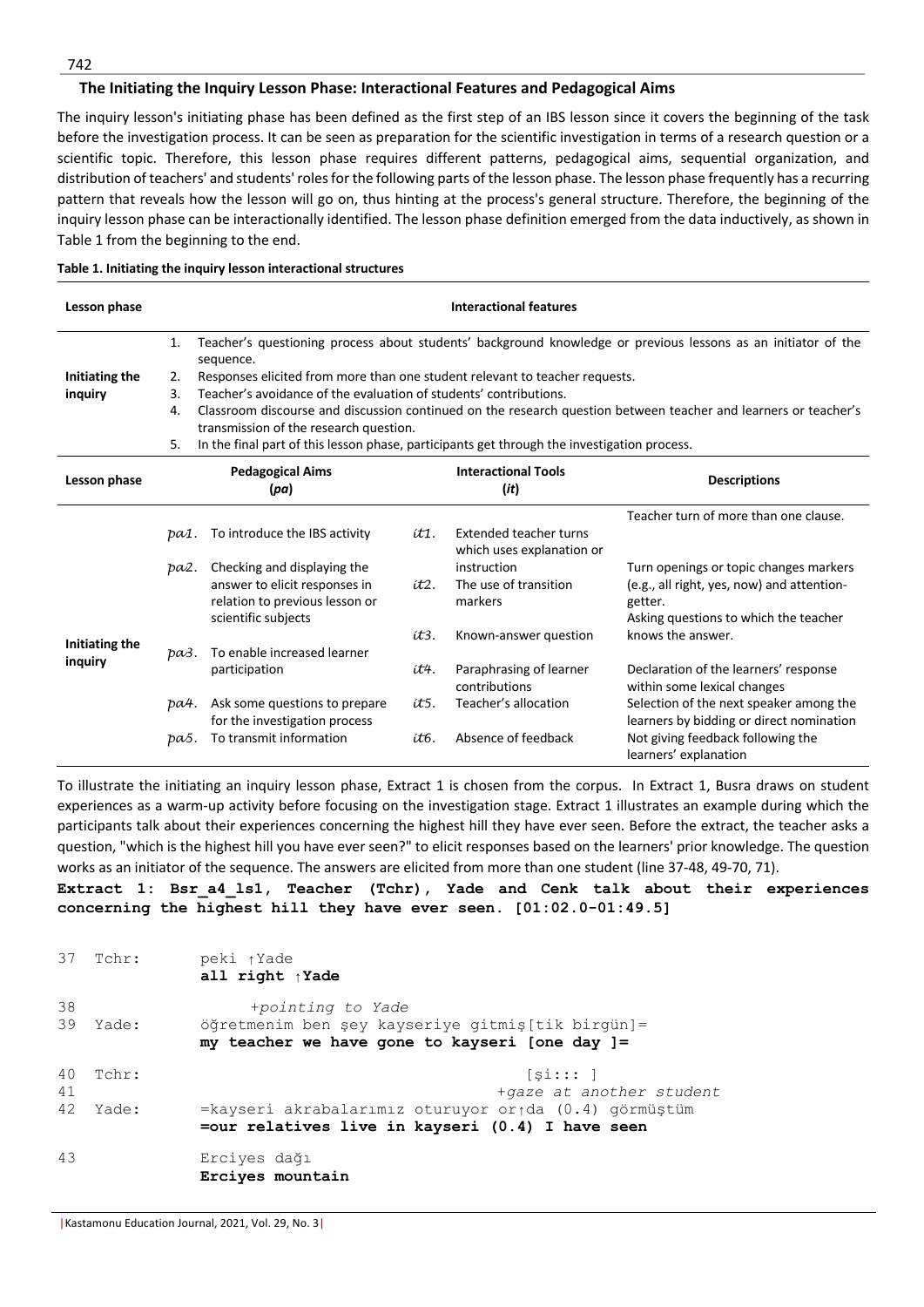| 44<br>45             | Tchr:                   | (0.4)<br>°hmm° Erciyesi gö[rdün peki<br>hmm you saw Erciyes all right                                               |
|----------------------|-------------------------|---------------------------------------------------------------------------------------------------------------------|
| 46                   | Nese:                   | [ama (bizimki sizinkinden daha büyük)<br>[but (ours is bigger than yours)                                           |
| 47                   | Tchr:                   | peki en (.) tepe kısmını görebildin mi.<br>all right did you see its highest point?                                 |
| 48                   | Yade:                   | °°onu göremedim öğretmenim°°<br>°°I didn't see it my teacher°°                                                      |
| 49<br>50             | Tchr:                   | Cenk<br>+pointing to Cenk                                                                                           |
| 51<br>52<br>53       | Cenk:                   | (0.4)<br>ei: saklıkent<br>(1.9) ((the teacher looks straight up))                                                   |
| 54                   | Tchr:                   | Saklıkent nerde?<br>where is Saklikent?                                                                             |
| 55<br>56             | Cenk:                   | $(0.6)$ +gaze at Cenk<br>ei:: fethiye de hocam<br>ei:: in fethiye my teacher                                        |
| 57<br>58             | Tchr:                   | (1.1)<br>tepeler mi <sub>1</sub> var orda<br>are there hills?                                                       |
| 59<br>60             | Tchr:                   | (0.3)<br>arkadaşlarına anlat ben de bilmiyorum çünkü <sub>l</sub><br>tell your friends, because I don't know either |
| 61<br>62             | Cenk:                   | (0.9)<br>$e_i::(0.5)$ ° ben anlatmasam <sup>o</sup><br>$e_i$ ::: $(0.5)$ if I do not tell                           |
| 63<br>64<br>65       | Tchr:                   | +hand goes to neck<br>(0.3)<br>natsıl bir şeydi<br>what was it like?                                                |
| 66<br>67             | Cenk:                   | (0.8)<br>ei:: şelale vardı çok [yüksek<br>erm:: there is a very high waterfall                                      |
| 68<br>69<br>70<br>71 | Tchr:<br>Stds:<br>Tchr: | [hıhı<br>[(unintelligible talks)<br>((teacher goes to the blackboard))<br>peki çocuklar ei:: Cren bir de sen şöyle. |
|                      |                         | all right children erm:: Cren say it as well.                                                                       |
| 72                   |                         | +pointing to Cren                                                                                                   |

Extract 1 consists of two different sequences between Teacher-Yade (line 37-48) and Teacher-Cenk (49-68). Furthermore, a new sequence starts with selecting a speaker for the same question at the end of the extract. Before line 37, a student tells her experiences, and the teacher produces a 'compliance token' (Schegloff, 2007), "all right", to display understanding and allocate the turn to a new speaker without any evaluation of the previous learner's contribution. After the marker, the teacher assigns the turn (line 37-38) to Yade who bids for the floor by raising her hand to explain her experience concerning the requested topic. Therefore, Yade tells her own experiences about the highest hill she has ever seen, between lines 39 and 43. The learner's turn emerges as the second pair part of the sequence. When Yade finishes the turn, the teacher asks a question (hmm you saw Erciyes, all right, all right, did you see its highest point?) as a post-expansion (FPPpost) which functions to shape the learner contribution that is used as the third turn of the IRF pattern (Jacknick, 2011) (line 45-47). However, Yade does not give any further information (I didn't see it), and the teacher allocates the turn (line 47 and 48) to Cenk, who bids for the floor by raising his hand. During this sequence, the teacher does not rework the base first pair part, but Cenk responds to the question. Cenk constructs a turn construction unit that includes a hesitation marker (ei::) and a word (saklıkent), which is the name of a ski resort area, in line 52.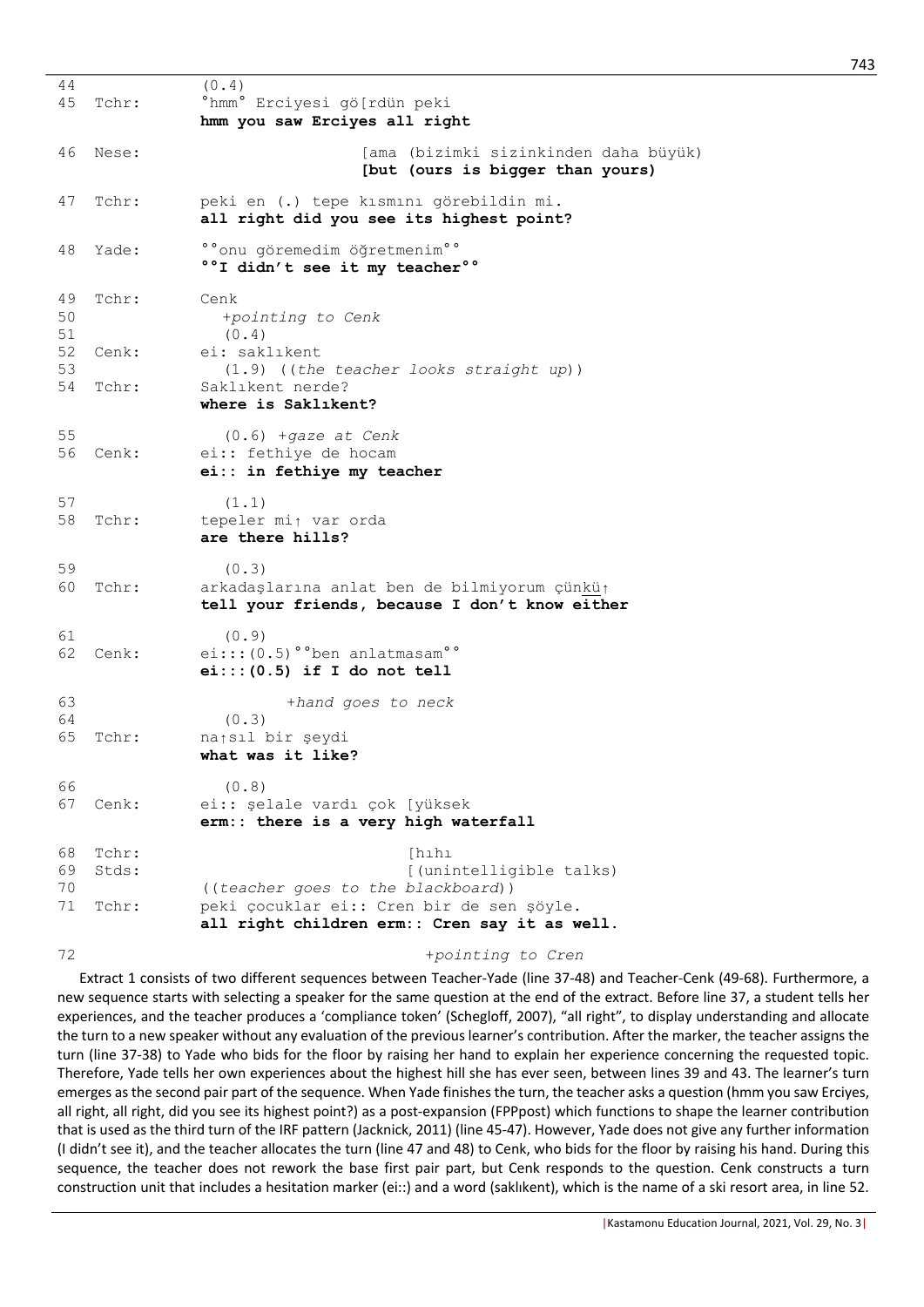Following this turn, there is a long silence (line 53) and the teacher looks away as if she is thinking about "saklıkent". This silence may be an indicator of an open question, repair, or post-expansion. So, the teacher asks a question to clarify the location of the hill in line 54.

Moreover, she asks more questions (line 58, 65) and requests an explanation (line 60). These turns include two actions, namely request for the elaboration on the students' talk and shaping learner's contributions, thus being 'double-barreled' (Schegloff, 2007), which denotes more than one action to an utterance. After the extract, the teacher continues to elicit student experiences regarding the main topic, and then she passes to the research question that constitutes the learning aim. In the whole process, the teacher avoids any verbal evaluation of students' contributions, in order to elicit more responses. Walsh (2006) notes that the less the teacher gives evaluative responses in the discussions, the longer the controversial topic lasts. Besides, Sert (2015) explains the balance between the timing of evaluation, and if the teacher does not give the right answer immediately, it provides communicative space for other students.

When Extract 1 is analysed with a focus on pedagogical aims and interactional tools (Table 1), the teacher's pedagogical focus dominates the whole series by asking questions to lay the ground for the investigation process and to enable increased learner participation. Throughout the extract, the teacher draws on learner experiences and uses information-seeking questions instead of known-answer questions. The interaction which occurs between the teacher and Cenk emerges differently from the interaction between the teacher and Yade. Cenk starts his turn with a hesitation marker "ei:" and just says "saklıkent", which is the name of the mountain that is the highest he has ever seen (line 52). However, a long silence follows his turn (line 53). The teacher asks a question to clarify the location of the hill in line 56.

Moreover, she asks more questions (line 58, 65) and requests an explanation (line 60). All teacher turns have multitasked features that shape learner contributions and elaboration on student talk. At the end of the sequence, the teacher is still seeking increased student participation, but she does not make any evaluations or give feedback. Furthermore, she allocates the turn to another student to maintain the pedagogical aim. This endeavour also serves the second educational goal, which is to ask a question to prepare for the next lesson phase; in other words, the "focusing on the investigation" sequence.

The initiating of the inquiry lesson phase consists mainly of a question-answer adjacency pair, as is the case in traditional classrooms. A question utterance creates the first pair part (FPP) of a sequence and is frequently constructed by the teachers (e.g. Extract 1). An answer is the second pair part (SPP) of the line as a conditionally relevant constructional unit of an adjacency pair. Students build SPP, and teachers try to elicit multiple SPPs (e.g., Extract 1) throughout the lesson phases, which refer to more than one appropriate pair (Schegloff, 2007) or a candidate answer (Koole, 2010) in response to the same FPP. For this reason, a question is reworked after a possible explanation is provided through a multilogue discussion, or a new recipient is selected without reworking or paraphrasing the FPP (e.g., Extract 1).

# **The Focusing on the Investigation Lesson Phase: Interactional Features and Pedagogical Aims**

The "focusing on the investigation" lesson phase is located in the middle of the IBS lessons, and it is also the longest part of the lesson time. Throughout this lesson phase, students engage in an experimental process to come up with evidence, results, and implications based on a research question. Furthermore, the learners collect data and make inferences as a preparation for the "sharing understanding" lesson phase. The "focusing on the investigation" section has several interactional characteristics, which frequently occur with a recurring classroom discourse pattern, as seen in Table 2.

| Lesson phase                  |              | Interactional features                                                                                                                                                                               |      |                                                           |                                                                                                                           |  |  |  |
|-------------------------------|--------------|------------------------------------------------------------------------------------------------------------------------------------------------------------------------------------------------------|------|-----------------------------------------------------------|---------------------------------------------------------------------------------------------------------------------------|--|--|--|
|                               | 1.           | Following the beginning of the investigation process, the teacher observes while the learners work on the material and<br>ask questions, or the learners ask for help and guidance from the teacher. |      |                                                           |                                                                                                                           |  |  |  |
| Focus on the                  | 2.           | is trouble, he/she delivers some guidance or works as a group member.                                                                                                                                |      |                                                           | Teacher's questioning or learners' requests are mainly related to possible error sources. When the teacher realises there |  |  |  |
| investigation                 | 3.           | If the problem is common, the teacher makes an announcement to the whole class.                                                                                                                      |      |                                                           |                                                                                                                           |  |  |  |
|                               | 4.           | The teacher moves to another group (teacher walks around the research group).                                                                                                                        |      |                                                           |                                                                                                                           |  |  |  |
|                               | 5.           | At the end of the focus on the investigation process, instructions are given to enable a transition to the last part (sharing<br>understanding) of the inquiry science lesson.                       |      |                                                           |                                                                                                                           |  |  |  |
| Lesson phase                  |              | <b>Pedagogical Aims</b><br>(pa)                                                                                                                                                                      |      | <b>Interactional Tools</b><br><b>Descriptions</b><br>(it) |                                                                                                                           |  |  |  |
|                               | pа6.         | To organise the physical learning<br>environment and rules                                                                                                                                           | ít7. | An absence of learner<br>contribution                     | Short or rarely learners' turn.                                                                                           |  |  |  |
| Focus on the<br>investigation | pa7.<br>ba8. | To help students concerning<br>material problems<br>To ensure following the                                                                                                                          | ít8. | A single teacher turn which<br>uses instructions          | A single, extended teacher turn which<br>uses explanations and/or instructions                                            |  |  |  |
|                               |              | instruction                                                                                                                                                                                          |      |                                                           |                                                                                                                           |  |  |  |

## **Table 2. The "focusing on the investigation" phase of the inquiry lesson**

|Kastamonu Education Journal, 2021, Vol. 29, No. 3|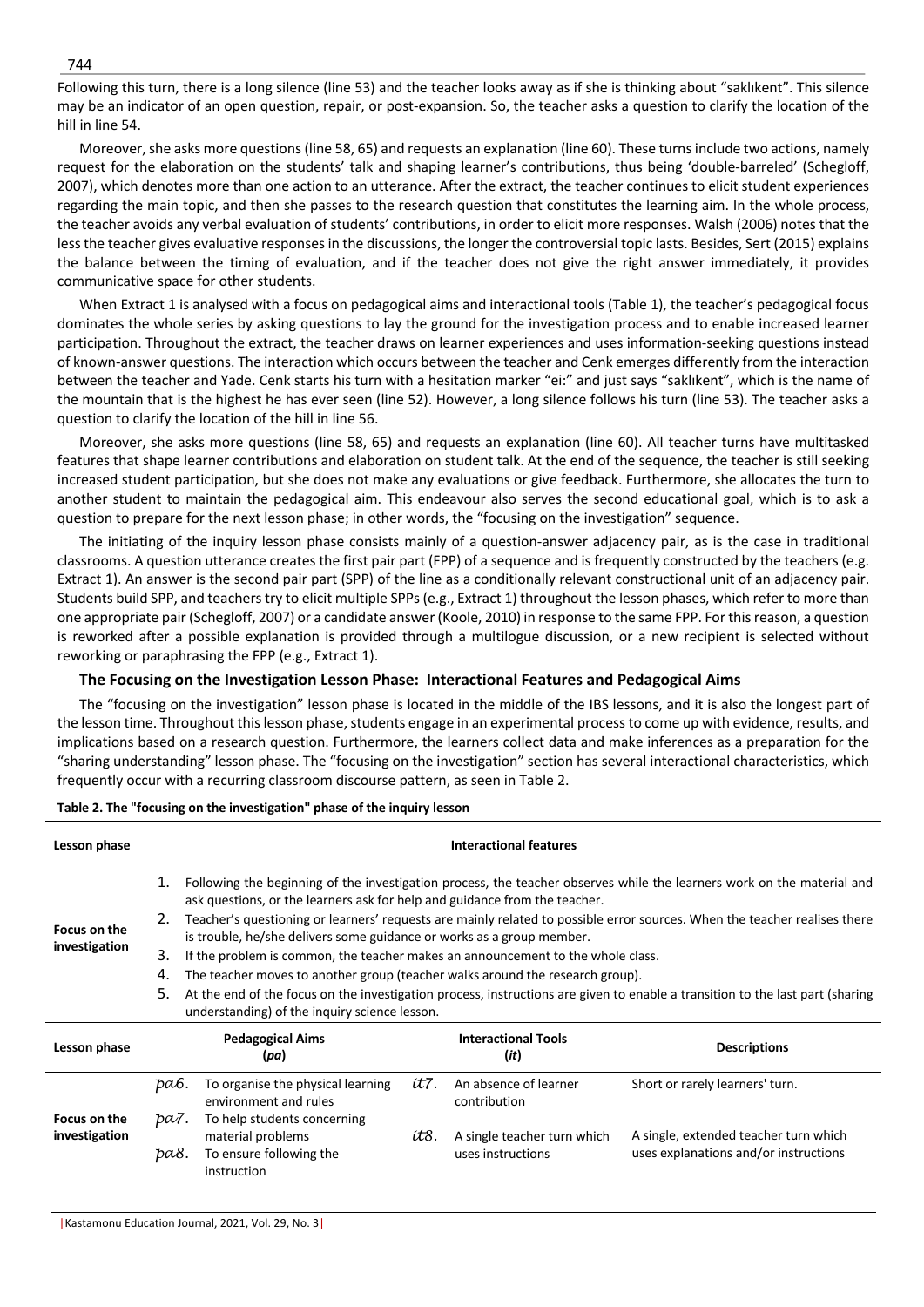| ba9. | To elicit responses about the<br>material or process                         | ít9. | The use of attention-getter<br>devices  | Imperatives and high-volume expression<br>turn-initial position     |
|------|------------------------------------------------------------------------------|------|-----------------------------------------|---------------------------------------------------------------------|
|      | $pa10$ . To check the investigation<br>process while students are<br>working |      | $t10$ . Information-seeking<br>question | Genuine questions to which the teacher<br>does not know the answer. |
|      | $pa11$ . To introduce the research<br>process                                | ít7. | Absence of teacher<br>allocation        | Turn-taking without teacher's allocation<br>or nomination.          |

To illustrate this lesson phase, Extract 2 is chosen from the corpus. In Extract 2, the teacher works as a team member and finds out the problem related to the lighting of the lamp. She steps in to draw students' attention to the connection of the electric circuit. At the beginning of the sequence, the teacher observes a group while they are working on the electrical circuit (line 25). Then she asks a question (FPP) to understand what they have done during the research process (line 26). Arya responds to her with "yes" (SPP). Following the answer, the teacher asks to see the circuit in line 28. Furthermore, she handles the circuit component (line 29-30) and requests an explanation (but why doesn't it work) for trouble related to the practical problem (line 31). However, nobody takes the turn, so the teacher works as a group member, and she identifies the trouble (the cable ends have not connected) (line 33). Then, the students undertake some tests to fix the connection of the cable (line 34). While they are working on the material, the teacher observes the students' interventions, and she gives further instructions (lines 35, 37). Following the short sequence, the teacher again steps into the students' work and takes the crocodile clips to make the connection between the cable and the socket (lines 38-39, 42). While the teacher works on the material (line 45-47), Omer joins the interaction and expresses his idea (my teacher, the problem is there-there) about the problem (line 45, 50). Then Omer displays his intention to interfere with the teacher's work between lines 52 and 54, but the teacher prevents the student's contribution with a strongly negative assessment token (line 55). The students complain about the teacher's intervention in their investigation process, and she verbalises her situation in line 56. The teacher tries to help the students, although the students are disturbed by the teacher's working as a group member.

## Extract 2: Mrv a5 ls2, participants work on an electric circuit-working as a group **member [01:02.7-02:01.5]**

| 24             | Tchr   | $\sim$ 100 $\pm$ | evet<br>yes                                                                                                                                    |
|----------------|--------|------------------|------------------------------------------------------------------------------------------------------------------------------------------------|
| 25<br>26       | Tchr : |                  | (7.4) ((teacher observes a group))<br>yaptık $\uparrow$ mı=<br>did we do it $\uparrow$ =                                                       |
| 27             | Arya : |                  | $\Rightarrow$ (evet) < öğretmenim<br>$\Rightarrow$ (yes) < my teacher                                                                          |
| 28             | Tchr   | $\sim$ 1         | hani $\uparrow$<br>where $\uparrow$                                                                                                            |
| 29<br>30<br>31 | Tchr : |                  | $(1.8)$ ((Teacher touches circuit components)<br>which are constructed by group members))<br>tama bu niye yantmıyor<br>pot why doesn't it work |
| 32<br>33       | Tchr : |                  | (1.7)<br>bunların uçları <sub>1</sub> BAĞLANMAMIŞ BAĞLANMAMIŞ<br>the cable ends haven't connected                                              |
| 34<br>35       | Tchr   | $\sim$ 1         | $(4.0)$ ((Students do some tests for connect to cable))<br>bağla<br>connect it                                                                 |
| 36<br>37       | Tchr   | $\sim$ 1         | (1.6)<br>bunu bunu bağla (buraya)<br>connect this this (there)                                                                                 |
| 38<br>39<br>40 |        |                  | ((Teacher struggles to fix the crocodile clips<br>$t \text{if} \text{gh} \text{tl} \text{y})$ )<br>(17.3)                                      |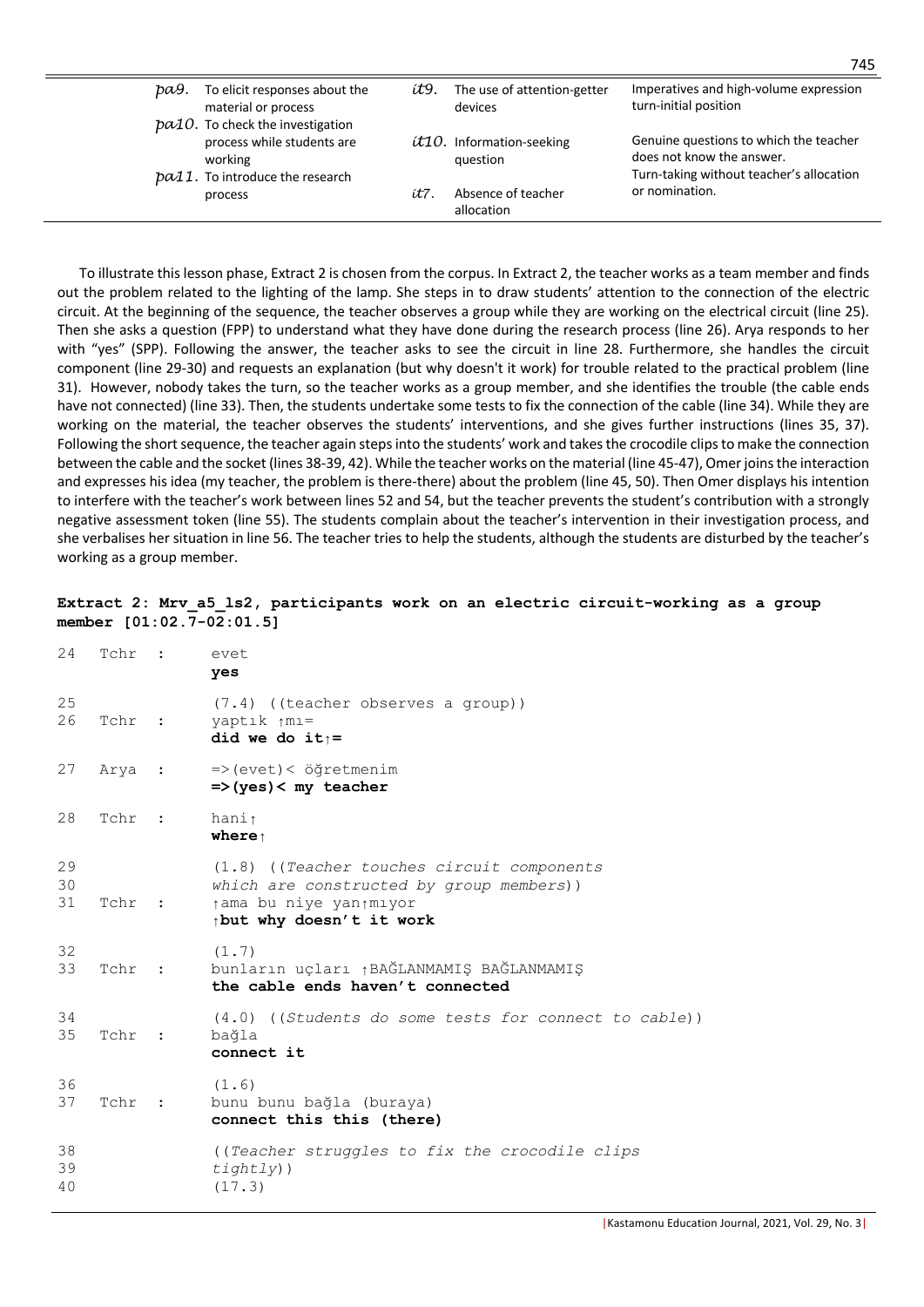| 746                  |         |              |                                                                                                                                                                                                                                                 |
|----------------------|---------|--------------|-------------------------------------------------------------------------------------------------------------------------------------------------------------------------------------------------------------------------------------------------|
| 41                   | Tchr    |              | °bunu (()) bağla°<br>°connect this°                                                                                                                                                                                                             |
| 42<br>43<br>44       | Tchr    | $\sim$ 1.    | ((Teacher connects the cables but lamp doesn't work))<br>(3.6)<br>bunu yanlış $\uparrow$ mı bağla mışsınız $\uparrow$ =<br>you connected it wrong <sub>1</sub> =                                                                                |
| 45                   | Omer    |              | °hocam (şurasında sorun var) şurda şurda° ( )<br>$\degree$ my teacher, the problem is there-there $\degree$ ()                                                                                                                                  |
| 46                   | Tchr    | $\mathbf{r}$ | >tamam tamam< bu boziuk<br>>ok ok< this is broken                                                                                                                                                                                               |
| 47<br>48<br>49<br>50 | Omer    | $\sim$ 1.    | ((As soon as she finished this turn, she turns her<br>head to the teacher's table that is used as an equipment<br>table and then she tries to fix the cable))<br>töyle birşey olmuyo:: r=<br>it isn't like that=                                |
| 51                   | Tchr    | $\sim$ 1.    | tamam tamam (bir dakka)<br>ok ok (just a moment)                                                                                                                                                                                                |
| 52<br>53<br>54<br>55 | Tchr    | $\sim$ 1.    | $(1.0)$ ((Omer interferes with the teacher's work, he uses<br>hands to touch the cable, tries to fix the cable problem and<br>he says something. But we don't hear what he says))<br>$\uparrow$ dur iste: (.) dur=<br>$\uparrow$ stop (.) stop= |
| 56<br>57<br>58       | Derya : |              | ((Teacher fixes her gaze on Derya and she<br>turns her body posture to Derya))<br>=bende >anlamak< istiyor[um=<br>=i would also >understand< it                                                                                                 |
| 59                   | Tchr    |              | [yapmaya calışalım yani↓<br>[so let's $try_{\perp}$                                                                                                                                                                                             |

The section shows different pedagogical aims and interactional features (seen in Table 2) concerning both teacher-student and student-student interactions. At the outset, the lesson phase mainly contains inquiry processes of research questions based on a research plan that can be provided by the teacher or can be learner-driven. The teacher's strategy, in general, is related to organising the investigation environment and ensuring learners do the research regardless of encountering failures in terms of the output. For this reason, the teacher guides the students to manage the research processes and accomplish a transition into sharing their understanding of the lesson phase. Moreover, the teacher studies with the learners as a peer or mentor, which includes the resolution of a source of trouble, and turns it into a success.

In Extract 2, the teacher observes the students while they are working on the material, and she wants to track the progression of their investigation. She realises some difficulties related to the lightening of the lamp (line 31) and starts working as a group member to proceed to the next step of the investigation process. Thus, at the beginning of the extract, the teacher's pedagogical focus is to check the inquiry process while students are working on the material (line 24-33) and following the checking of the process the teacher changes the pedagogical aim to help the students engage in physical problems (line 35-59). Throughout the sequence, the teacher manages both interaction and implementation processes with a single teacher turn (line 33, 41, 44, 46, 51, 55) which she uses for explanation and instruction given as interactional tools. As a consequence of this, learner contribution is limited and blocked by the teacher (line 46, 51, 55).

Sequence opening of the extract is made with the teacher's question to find out whether the investigation is finished (line 26) in line with the pedagogical aims. Arya says "yes teacher" to provide an affirmative response, oriented to finishing the investigation. The teacher wants to see the bulb light up (line 28), but it does not work. Moreover, she realises there is a problem and touches the circuit components that are constructed by the group members. The teacher asks an information-seeking question "Why does it not shine?" to elicit responses concerning the material and process. Nobody answers, and then the teacher changes the pedagogical aim to help the students engage in the physical problems following line 35.

Moreover, the teacher works as a group member to find the problem with the circuit. Thus, she operates on the circuit to fix it (line 37-41). Despite the teacher's attempts, the electric circuit does not work (line 42). Therefore, she identifies another possible source of trouble in line 44 and asks a question to the group members, "Did you connect it incorrectly?". Omer answers the question and explains where the problem is, and the student insists on the trouble source (my teacher there is a problem therethere) in line 45. The teacher acknowledges the student, saying, "ok ok this is broken" when she touches a crocodile cable in line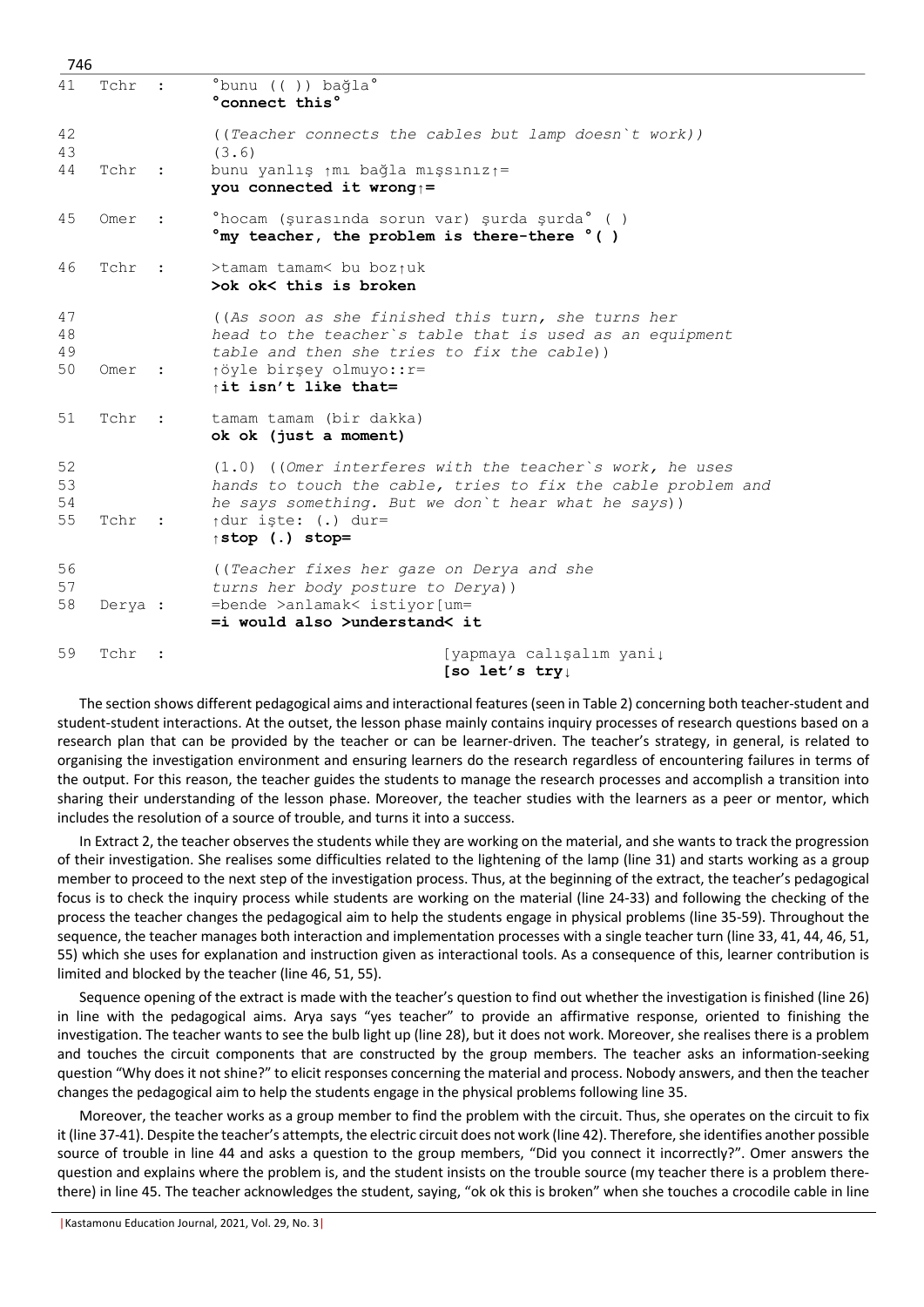46. Even though the source of the trouble has been found, the teacher tries to fix it rather than changing it (line 47-49). Furthermore, Omer shows disagreement and explicitly expresses it, saying "it is not like that" in line 50. The teacher rejects this learner contribution despite the absence of learner contributions up to that point.

The "focus on investigation" lesson phase is mainly based on question-answer adjacency pairs in this phase. However, it is different from the initiating of an inquiry lesson phase in that the teacher does not always produce the first pair part, and so the second pair part varies depending on who initiates the sequence (e.g., Extract 2). Furthermore, the third level of the sequence is performed by a participant in the form of an "inverted IRF" pattern (Waring, 2008) which frequently occurs in and through the focus on the investigation process. Besides, before the FPP, the teachers draw on a transitional marker (e.g., Extract 2) as an attention-getter (Pekarek-Doehler & Berger, 2015) for the opening of the sequence oriented to the students' work on the materials within a small group, as though almost isolated from the other parts of the classroom. For that reason, sequence organisation unfolds with a structure that proceeds as follows: transition marker (for opening the sequence)- initiation (FPP) response (SPP)- and follow-up/feedback.

## **The Sharing of Understanding Lesson Phase: Interactional Features and Pedagogical Aims**

The "sharing of understanding" lesson phase is the last part of an inquiry-based lesson, and two previous lesson phases shape it. Moreover, in this section research questions, discussion of the scientific concept and teaching time also come to an end. Against this background, it can be seen as the most crucial part of the construction of learning and for realising IBS lesson aims. The general structure also points to a frequently encountered pattern based on the science classroom data, as seen in Table 3.

| Lesson phase                |       | <b>Interactional features</b>                                                |  |                                                    |                                                                                                                        |  |  |  |
|-----------------------------|-------|------------------------------------------------------------------------------|--|----------------------------------------------------|------------------------------------------------------------------------------------------------------------------------|--|--|--|
|                             | 1.    | present their findings.                                                      |  |                                                    | The teacher initiates the lesson phase with a request for presentation of the investigation process. Almost all groups |  |  |  |
| Sharing of                  | 2.    | Following or during the presentation, the teacher or peers ask questions,    |  |                                                    |                                                                                                                        |  |  |  |
| understanding               | 3.    | Learners explain their process or respond to the question,                   |  |                                                    |                                                                                                                        |  |  |  |
|                             | 4.    | The teacher paraphrases student contributions and enacts new group selection |  |                                                    |                                                                                                                        |  |  |  |
|                             | 5.    | The teacher or peers evaluate student explanations and presentations         |  |                                                    |                                                                                                                        |  |  |  |
|                             | 6.    | Giving feedback and topic shift                                              |  |                                                    |                                                                                                                        |  |  |  |
| Lesson phase                |       | <b>Pedagogical Aims</b><br>(pa)                                              |  | <b>Interactional Tools</b><br>(it)                 | <b>Descriptions</b>                                                                                                    |  |  |  |
|                             | pa13. | To check whole group<br>understanding                                        |  | $t13.$ Information-seeking<br>question             | Genuine questions to which the<br>teacher does not know the answer.                                                    |  |  |  |
|                             | pa14. | To evaluate learner<br>contributions                                         |  | it14. Paraphrasing of learners'                    | Repeating the learner contribution for                                                                                 |  |  |  |
|                             | pa15. | Giving learning space for<br>students to elicit a clear answer               |  | contribution<br>$t\tau$ 15. Confirmation check for | all recipients.<br>Making sure that the teacher has                                                                    |  |  |  |
|                             |       | $pa16.$ To elicit responses in relation to<br>the findings                   |  | the previous speaker or<br>whole class             | correctly understood the learner's<br>contribution.                                                                    |  |  |  |
| Sharing of<br>understanding | pa17. | To select more than one student<br>for learner contribution                  |  | it16. Content feedback                             | Giving feedback to the message rather<br>than the words used.                                                          |  |  |  |
|                             |       | $pa18.$ To ensure using scientific<br>language                               |  | it17. Reformulation                                | Rephrasing a learner's contribution                                                                                    |  |  |  |
|                             | pa19. | To give a chance for group<br>presentations                                  |  | $t18$ . Assessment and positive<br>feedback        | Evaluation of learners' response and<br>using some token (good, ok, yes, well                                          |  |  |  |
|                             | pa20. | To find out arguments                                                        |  |                                                    | done) to show preference for the                                                                                       |  |  |  |
|                             |       | concerning the learners' claim                                               |  | <i>it19.</i> Limited teacher                       | answer.                                                                                                                |  |  |  |
|                             |       |                                                                              |  | contribution                                       | Short teacher's turn which is used for<br>flow of the sequence                                                         |  |  |  |

#### **Table 3. The "sharing of understanding" phase of the inquiry lesson**

The "sharing of understanding" section includes scientific explanations based on the investigation process, learners' claims, and lesson aims. Therefore, teachers elicit the scientific explanation from learners, or they use scientific terms themselves. For this reason, teachers initiate the sequence with questions that work as a stimulus to reveal the scientific knowledge or to form a coherent argument based on the experimental evidence. For example, in Extract 3, the teacher produces an elaboration question that is related to the research findings in line 62: "According to your findings, how did sound that is obtained from objects happen?" as an FPP of the sequence. Following the question, learners raise their hands to be the next speaker in line 67. However, the teacher nominates Ebru who did not raise her hand, so Ebru starts her own turn with "Pardon me? Teacher". After a long silence, Ebru constructs a TCU that is the abstraction of how they got a sound from the rope.

Extract 3: Mrv al 1s3, the teacher elicits the answers to the sound and the **characteristics of the sound, taking into account the scientific language [01:34.3- 02:24.7]**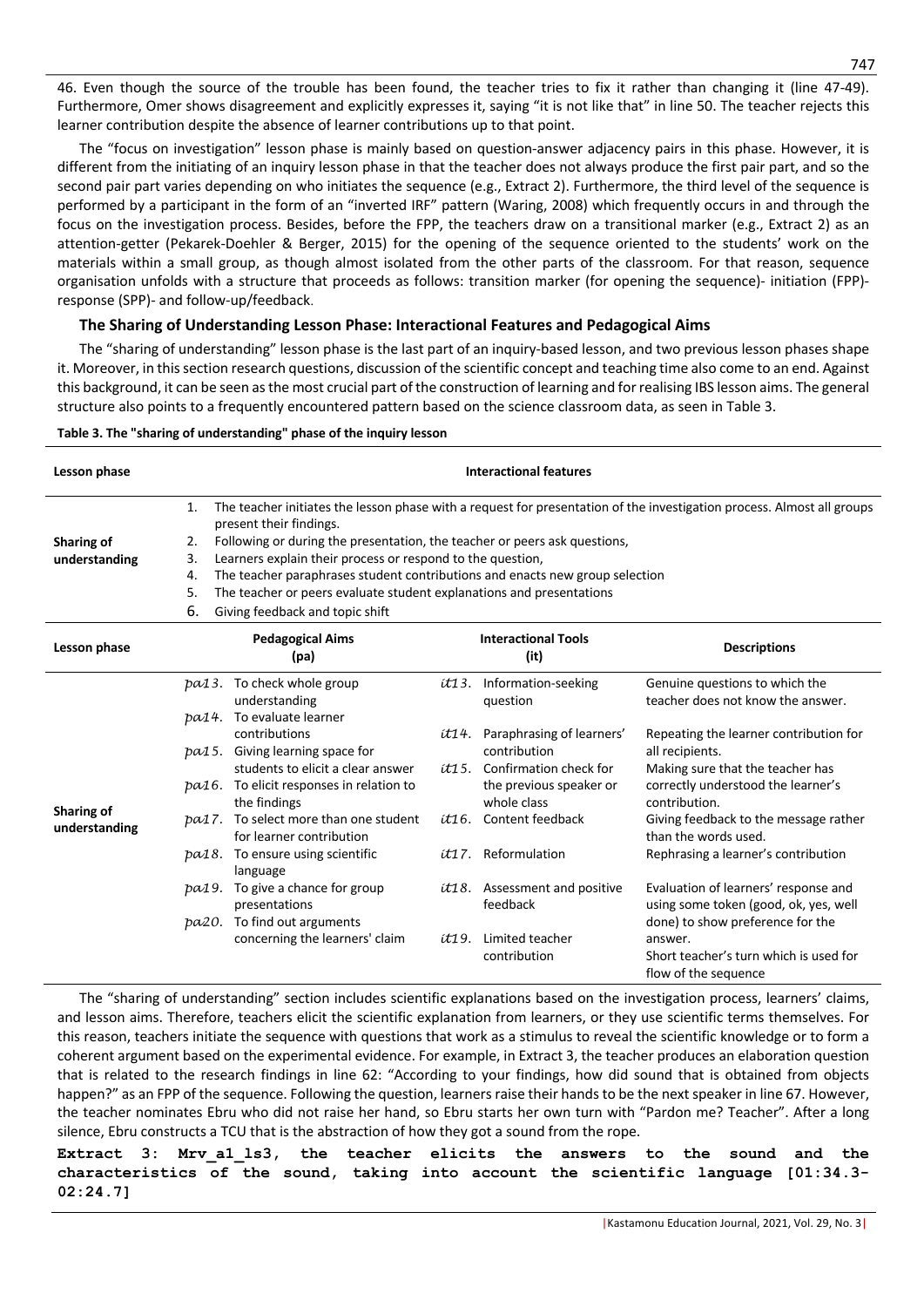| 748                  |                |           |                                                                                                                                        |
|----------------------|----------------|-----------|----------------------------------------------------------------------------------------------------------------------------------------|
| 62                   | Tchr           |           | yap <sub>1</sub> tığımız etkinliğin sonucuna göre(0.7) <sub>1</sub> BİR (0.7)<br>according to your findings, how did sound             |
| 63                   |                |           | cisimlerden elde edilen sesler inasıl meydana geldi<br>that is obtained from objects happen?                                           |
| 64<br>65<br>66       | Tchr :         |           | +readings from worksheet<br>(1.3)<br>eveti<br>yes↑                                                                                     |
| 67<br>68<br>69<br>70 | Tchr :<br>Ebru | $\cdot$ : | $(0.8)$ ((students raise their hand))<br>Ebru<br>((teacher nominates to Ebru))<br>°>efendim hocam<°<br>°>pardon me? teacher<°          |
| 71                   | Tchr :         |           | ci simlerden çıkan sesler nasıl meydana geldi t<br>how did sound that is obtained from objects happen                                  |
| 72<br>73             | Ebru :         |           | (1.7)<br>hocam elimizi ıslattık ve iplere sürdügümüzde ei::<br>we wet our hands and when we touched the rope erm::                     |
| 74                   |                |           | [farkli sesler.<br>[different sounds.                                                                                                  |
| 75                   | Ayse :         |           | [°ver° ((Ayse wants a worksheet from))<br>[ <sup>°</sup> give <sup>°</sup>                                                             |
| 76                   | Tchr :         |           | ona genel anlamda ne diyoruz naisil (0.4) çıktı nasıl<br>what do we say for it in general. how did it                                  |
| 77                   |                |           | olustu<br>happen                                                                                                                       |
| 78<br>79             | Ebru           | $\sim$ 1  | (1.3)<br>$e$ i::: kar-<br>erm:::                                                                                                       |
| 80<br>81             | Tchr :         |           | (1.9)<br>tdiyor ki cisimlerden elde edilen sesler nasıl meydana<br>$\uparrow$ it says that how did sound that is obtained from objects |
| 82<br>83             |                |           | #students raise their hand<br>geldi evet <sub>1</sub><br>happen yes↑                                                                   |
| 84<br>85             | Mert :         |           | $(0.2)$ +pointing to Mert<br>°titreşti çektiği[mizde]°<br>it vibrates when we pull it                                                  |
| 86<br>87             | Tchr           | $\sim$ :  | [e: : ]                                                                                                                                |
| 88                   | Mert           | $\sim$ :  | (0.6)<br>dalgalan[dı<br>$\overline{\phantom{a}}$<br>waveform                                                                           |
| 89                   | Tchr :         |           | [arkat]daşınız şöyle diyort (1.4) tKUVVET<br>your friends say that (1.4) items vibrated                                                |
| 90                   |                |           | uyguladıgımız cisim titreş <sub>î</sub> ti diyor<br>when we applied force                                                              |
| 91<br>92             | Veli :         |           | (1.6)<br>°°doğru°°=<br>$\degree$ right $\degree$ =                                                                                     |
| 93                   | Tchr :         |           | =doğru mu <sub>î</sub>                                                                                                                 |

|Kastamonu Education Journal, 2021, Vol. 29, No. 3|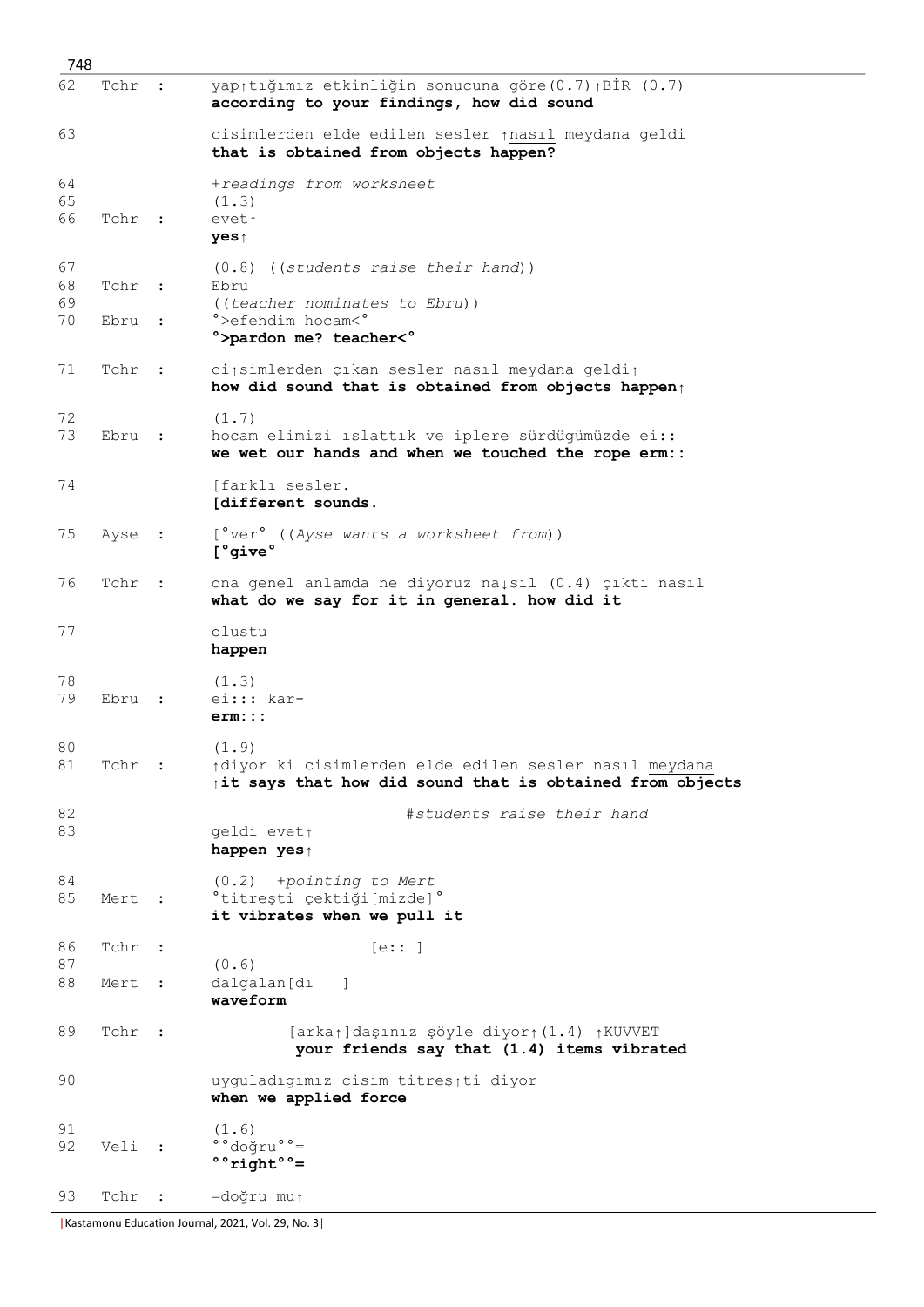#### **=is it right↑**

| 94<br>95<br>96 | Ebru   | $\sim$ | +gaze at Ebru<br>(0, 2)<br>$e$ vet=<br>$yes =$ |
|----------------|--------|--------|------------------------------------------------|
| 97             | Tchr : |        | qüzel<br>qood                                  |
| 98             |        |        | (0.3)                                          |

The answer is dispreferred as the teacher reformulates her question (What do we say for it in general? How did it happen?) to reach the correct answer (line 76). However, Ebru does not give any meaningful answers and uses a hesitation marker in turninitial position (ei::) in line 78. This line is an indicator of a claim of insufficient knowledge (Sert, 2011), but the teacher gives Ebru enough time to produce a TCU. Following 1.9 seconds, the teacher repeats the main question (FFP), and the learners raise their hands to take the floor. The teacher allocates the turn to Mert, who bids for the turn by raising her hand in turn final position (line 82-83). Then Mert responds to the question by drawing on some scientific terms such as "vibration" (line 84) and "waveform" (line 87). While Mert closes down to the possible TRPs, the teacher overlaps and paraphrases the learner contribution (Your friends say that when we applied force, the object vibrates) in lines 88-89. At the end of the sequence, the teacher gazes at Ebru and composes a TCU which entails checking for confirmation about the paraphrased utterance (lines 92-93). The extract is closed with sequence-closing thirds that are also positive assessment tokens, and with silence after the evaluation in lines 96 and 97. In this example, the teacher chooses favorable scientific terms for the question and the context. Thus, using scientific language is crucial for the teachers. Besides, not only the use of the scientific terms, but also their correction, is preferred.

Teachers' pedagogical aims are centered upon findings and the scientific background both to the conclusions and the learners' claims in the "sharing of understanding" lesson phase (Table 3). Therefore, in most cases, the teacher asks questions to elicit responses with their findings (e.g., Extract 3) and to find out about arguments concerning the learners' claims. Furthermore, the use of scientific language creates core pedagogical aims which are different from the other lesson phases (e.g., Extract 3). The teacher also seeks appropriate scientific explanations. For this reason, the teacher draws on content feedback, which is a valuable interactional tool for the lesson phase. In addition to that, the teacher checks for comprehension of the scientific subject and peers' explanations as to the last point for the learning and co-construction process.

In Extract 3, which comes from the "sound cup" activity, the teacher's pedagogical aims are to elicit responses about the findings (line 62-75) and to encourage the use of scientific language (line 76-95). The teacher draws on some questions during the lesson phase (line 62-63, 76). The sequence opening consists of a question (how did sound that is obtained from objects happen?). The teacher also refers to the learners' research findings in the first position of the TCU (According to your findings).

Following the opening, the learners raise their hands to be the next speaker. However, the teacher nominates Ebru who did not raise a hand, Ebru explains the experimental process, but the teacher does not accept her answer as correct. Therefore, the teacher reformulates the central question to elicit a scientific explanation rather than a description of the research process (line 76). Thus, the teacher's pedagogical aim changes depending on Ebru's response. The new educational goal is to ensure the use of scientific language related to the subject. This goal is also seen in lines 89 and 90, during which the teacher selects the best explanation concerning the scientific terminology used in the formation of the response. At the end of the sequence, the teacher gazes at Ebru, and checks for understanding (line 93). When Ebru makes a confirmation in response to the teacher's check, the teacher uses explicit positive assessments (Fagan, 2014).

This phase has a different characteristic from the other lesson phases which have been illustrated in pedagogical aims and interactional patterns (see Table 3). In the present corpus, some "sharing of understanding" tasks include student-student interactions more than teacher-student interaction. This turns the co-construction into a process which is "the joint creation of a form, interpretation, stance, action, activity, identity, institution, skill, ideology, emotion or other culturally meaningful reality" (Jacoby & Ochs, 1995), which emerges between the students who are K (+) more knowledgeable and K (-) less knowledgeable within the epistemic gradient (Heritage, 2012). On the other hand, in some cases, teacher-student interaction dominates the whole sequence section. Thus, teacher initiation has a role in opening, facilitating the learner contribution, and managing the turn. The situation shows differences from the other parts of the science lesson, and it can be seen in and through the co-construction process.

#### **Discussion**

The lesson phases of an IBS lesson are investigated with regard to interactional patterns, pedagogical aims and interactional tools which are used to perform learning objectives. Before each lesson, teachers define the lesson's aims that are stated explicitly in their lesson plans, or they reflect these goals implicitly throughout the lesson. Even though every classroom has its own sociocultural structure and poses an unpredictable development (Phillips & Soltis, 2004), these lesson plans provide a scripted structure against the nature of the classrooms. The classroom structures also underscore the notion of the context (Seedhouse, 2004; Walsh, 2006; 2011), which is a construct that can be renewed (context-renewing) based on interactions and that can shape the interaction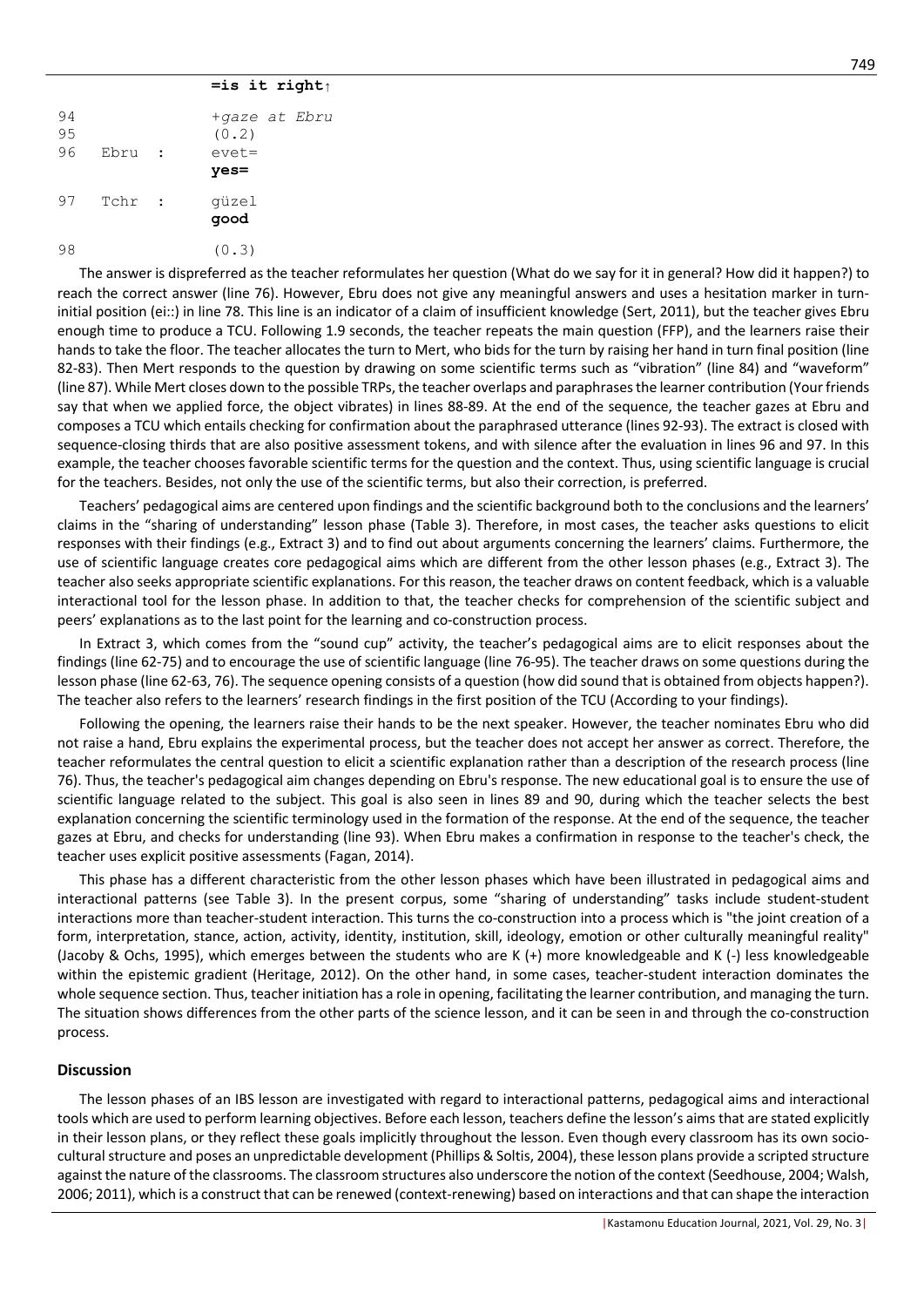(context-shaped) (Heritage, 2012). As stated earlier, classroom interaction is evaluated regarding the context and all pertaining claims. Therefore, the pedagogical aims show how science teachers carry out an IBL activity, and which points are followed by the teacher. These pedagogical aims have shed light upon the interactional unfolding of the IBL approach through classroom practices explored based on CA. Furthermore, the pedagogical goals require some interactional tools such as the teachers asking knownanswer questions to check for and display learner knowledge, or teachers making embodied corrections or other-initiated selfrepairs to increase learner contributions. Thus, the interactional features help the teachers to work as mediators to reach their pedagogical aims (Seedhouse, 2004).

Drawing upon the findings, the question-answer adjacency pair is the primary sequence organisation in all lesson phases, as in traditional teacher-fronted classroom discourse. However, the question-answer sequences are not similar in all the lesson phases. In the "initiating of the inquiry" lesson phase, the teachers produce a question as a first pair part, and the learners respond to the question as the second part of the adjacency pair, according to the 'interactional asymmetry' (Drew & Heritage, 1992) of their roles. The question-answer process is oriented to highlighting pedagogical goals and also reveals the students' 'epistemic domain' (Stivers & Rossano, 2010) or 'epistemic status' (Heritage, 2012) before the investigation process. Epistemic status is distinct from the epistemic stance in that it is encoded moment by moment in turns-at-talk (Heritage, 2012). Thus, the teachers can reveal the learners' epistemic domain by initiating known-answer question sequences also as epistemic search sequences (Sert, 2013). Furthermore, the absence of explicit positive feedback and just paraphrasing learners' explanations instead facilitates successful elicitation of nearly all students' epistemic domains.

On the other hand, the "focusing on the investigation" section comprises both question-answer adjacency pairs and inverted IRF (Jacknick, 2011), which means that the learners construct the question and the teachers give the response. In the last lesson phase, "sharing of understanding", questions initiate the 'dissenting turn' (Hüttner, 2014) between the learners, and the questionanswer adjacency pair is expanded as a demonstration of learners' agency (Waring, 2011). To this end, the change in the organisation of the sequence can explain the structures of the lesson phases, the teachers' pedagogical aims, and emergent discourse patterns between the teacher and the students. For instance, the "beginning of the inquiry" lesson phase structure includes preparations for the investigation, and the teachers ask a question to elicit a response related to background knowledge. In contrast, in the "focusing on the investigation" section, the learners ask a question to maintain their investigations. Furthermore, in the "sharing of the understanding" section, all learners reveal their results and inferences about their work, and the teachers' questions lay the groundwork for discussion if there are different inferences among the students. Walsh (2006) explains this with a different structure of micro context. For example, the materials mode requires talk on the material, so the teacher asks a question, and the learners give short answers. The teacher's questions pave the way for the learners to construct the first pair part in the classroom context mode. Thus, the structure of the micro context leads to diversification of the sequence organisation.

The lesson phases also have a distinct difference in terms of turn-taking and turn allocation. Turn allocation emerges based on a learner-bidding and teacher-allocating structure in the "initiating the inquiry" section. In the "sharing of the understanding" section, turn allocation arises as learner-bidding and teacher-allocating when the teachers ask a question related to the findings. The learner-bidding and teacher-allocating turn-taking structure also unpacks 'epistemic stance' (Heritage, 2012) and 'embodied allocation' (Kääntä, 2010). The learners raise their hands to show their epistemic stance as a K (+) more knowledgeable, and the teachers select one of them by calling out the candidate speaker's name and pointing to her/him as well. Thus, the teachers' questions act as an epistemic search sequence (Jakonen & Morton, 2015; Sert, 2013) and learners' bidding acts an 'epistemic stance' that is encoded moment by moment in turns-at-talk (Heritage, 2012). Besides that, teachers' participation as a group member or an expert peer is the most exciting part of the turn-taking in all lesson phases, particularly in that the interactional asymmetry of roles disappears in the "focus on investigation" section. It also shows that the teacher gives space for learning (Walsh & Li, 2013) during this lesson phase by staying one step behind.

As stated before, the "focus on the investigation" lesson phase consists of student-student interactions rather than teacherstudent interactions. With this in mind, the teachers' pedagogical aims are explicated in and through their role as an observer and as an expert fellow in the research group. The teachers' educational foci lie at the heart of checking the investigation process and ensuring the learners' trouble-free research engagements. Due to the teachers' strategies (teachers' turn allocation methods, and teacher-student interactions), learner contributions remain minimal, which further underscores reliance on teacher turns, thus decreased student participation even though the teachers draw on attention-getter devices, particularly 'imperatives with high volume' (Pekarek-Doehler & Pochon Berger, 2015) to boost interaction with students. The sequential structure and the teachers' educational goals lead to the emergence of these interactional tools. According to Seedhouse (2004), if the teacher's pedagogical aim changes in micro-moments of lesson time, it causes changes in talk-in-interaction.

The last lesson phase and the last part of the lesson is also to some extent the most crucial episode regarding 'doing learning' (Sahlström, 2011) and 'talking science' (Lemke, 1990; Moje, 1995) based on the evidence-based scientific debate (Author, 2016). Furthermore, this lesson phase is also valuable due to the emergence of the co-construction process in and through studentstudent discussions with the use of coherent arguments, engagement in experimental data, orientation to evidence and their background scientific knowledge. For that reason, the teachers' pedagogical aims are gathered around creating a learning space for the students, encouraging more than one student's participation in scientific discussions, ensuring the use of scientific language, and eliciting arguments concerning the learners' claims for whole group understanding. These pedagogical aims limit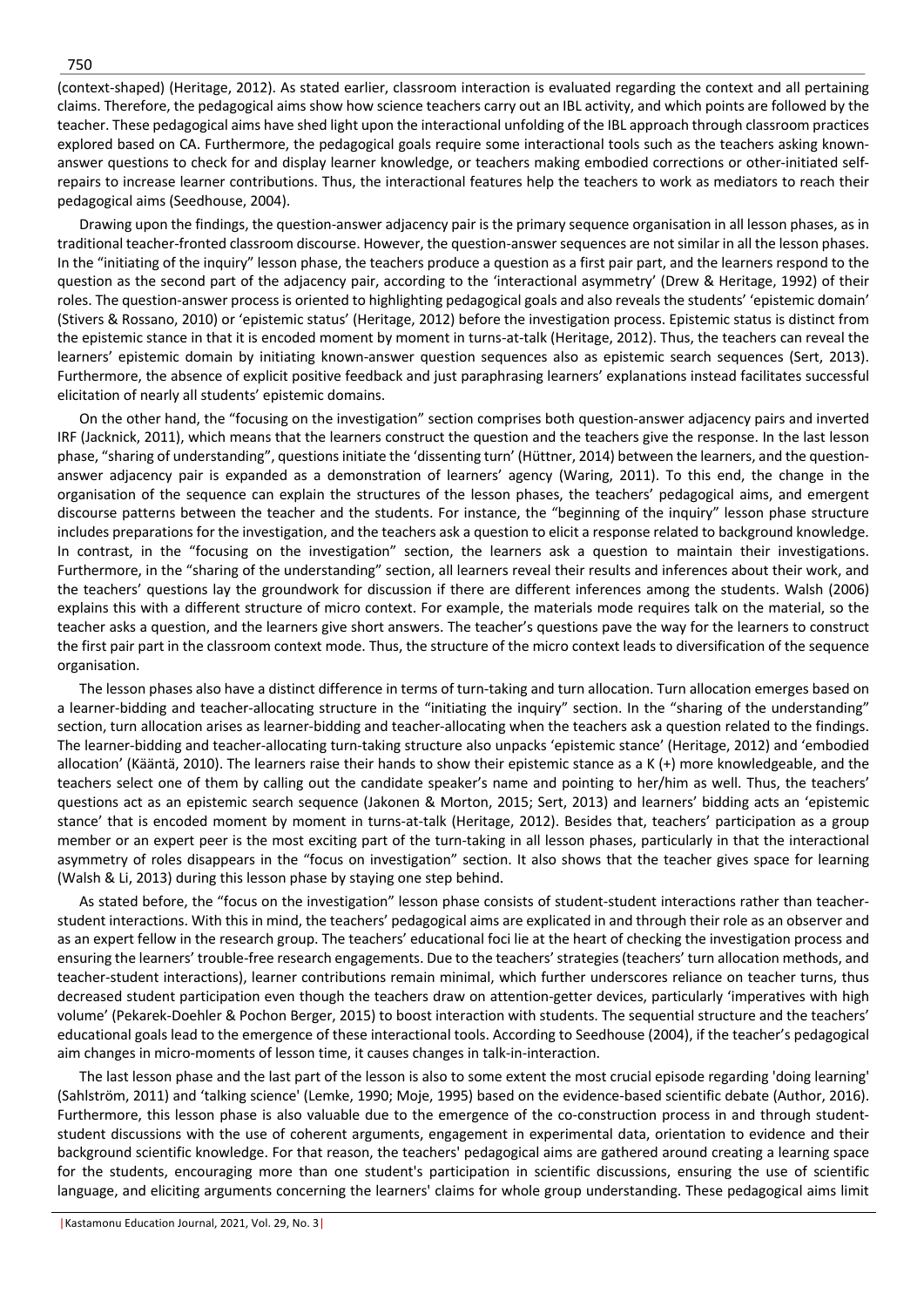the teachers' contributions through limited content feedback for the students and limited assessment of the students' contributions. The change in the interactures depending on the pedagogical goals shows the intricate relationship between the pedagogy and the role of interaction (Seedhouse, 2004).

The last important point for this section is to show preference and dispreference organisations in the lesson phases. At the outset of an IBS lesson, which is the "initiating of inquiry" lesson phase, the teachers do not use strongly dispreferred utterances and draw on a preference organisation for shaping learner contributions. They manage the preference organisation by showing alignment with a mitigated answer, which keeps learners' participation alive. Besides that, the teachers draw on turn-initial address terms (Schegloff, 2007) to select the next speaker without explicitly highlighting any dispreference. Pomerantz (1987) notes that using dispreferred utterances is not preferred in social interaction due to the adverse effects on the flow of the conversation. Goffman (1967) also states that openly expressing disagreement leads to face-threatening effects, which causes further adverse effects on participation in a given social community. The interactional pattern which frequently occurs throughout the "initiating of the inquiry" section is as follows: the teachers' questions about students' background knowledge or previous lessons initiates a sequence. The responses elicited from more than one student are usually relevant to the teachers' questions. Finally, the teachers avoid any evaluation of students' contributions. The nature of IBS teaching and scientific investigation reflects a requirement for discussions and forming coherent arguments related to results (Crawford, 2007).

# **Conclusion**

In line with the research questions, two different science classrooms were investigated by employing CA to unpack the interactional structure of IBSE classrooms. The inquiry lessons were firstly defined as 'lesson phases' concerning their interactional differences. Secondly, teachers' pedagogical aims and interactional tools (interactures) were described in all these different phases.

The first research question was "How is teacher-student interaction sequentially organised in IBS classrooms?". As a result of the micro-detailed analysis of the classroom data, it was seen that the lesson was demonstrably divided into various parts. At first, the lesson parts were clearly identified as the pre-inquiry task, implementation of the task, and post-inquiry task. Furthermore, the teachers' and the students' interactions also differed in these lesson parts, such as whole-class discussions in the pre-inquiry task; group research in some experiments oriented to the implementation process; and finally, again whole-class presentations and discussions based on the findings. Due to the various actions occurring throughout the lesson, all sequential organisations between the teacher and students brought about some changes. In line with the micro-analysis and relevant conclusions, an IBS lesson flow was identified in three distinct lesson phases: initiating the inquiry, focusing on the investigation and sharing of understanding.

The present research draws on some inquiry-based tasks that have pre-identified learning aims written in the lesson plan before the lesson. Thus, the lesson plan comprises the entire teaching sequence, and it also targets some goals which are desired points to be enacted at the end of the lessons or activities (Mortimer & Scott, 2003; Seedhouse, 2004). Besides that, the teachers draw on some pedagogical focus/aims/goals to reach the highest level of learning objectives. Learning the purpose of a science lesson has a static structure. However, pedagogical objectives can change depending on the classroom context. 'Interactional tools' were adopted as a term with reference to the 'interactures', to uncover the relationship between the lesson phase and relevant interactional tools.

# **Implications**

The present study includes real classroom data and their in-depth analyses in line with a micro-analytic approach, to unpack interactional unfolding of the IBS classrooms. At the end of the analysis process, various lesson micro-contexts are identified based on the teachers' and students' roles and a great variety of interactional resources. Furthermore, interactional fingerprints are discussed under the lesson phase types, teacher's pedagogical aims, and interactional tools to reach a clear understanding of the IBS lesson flow. These pedagogical objectives and relevant interactional tools can provide effective interactional instances when teachers carry out investigation-based science lessons. Teachers should evaluate their classroom interactions in line with the analyses of the emergent micro interactional cases and check for appropriate pedagogical aims and interactional tools. For instance, if a teacher aims to increase learner contributions in the "initiating of the inquiry" lesson phase, he or she should not give feedback to every student turn.

The pedagogical foci and the interactional features demonstrate the interactional mechanisms of an IBS lesson for all stakeholders, including the teachers, teacher educators and researchers. It also supports teachers' awareness of classroom interactional competence (CIC) concerning both horizontal (interactional features) and vertical discourse (basically pedagogical focus or systematically part of the lesson) that generate "language which relates the internal structure of specialized knowledge, the positional nature of their fields or areas of practice, identity constructions and their change, and the forms of acquisition for successful performances" (Bernstein, 1999; p. 157). The last suggestion is oriented to continuing professional development (CPD) programme that can be designed by adopting the framework discussed in this paper to increase the 'interactional awareness' (Walsh, 2011) of teachers. Later on, the development of teachers' interactional competencies and their skills can be investigated to evaluate the quality of the contextual framework of this study.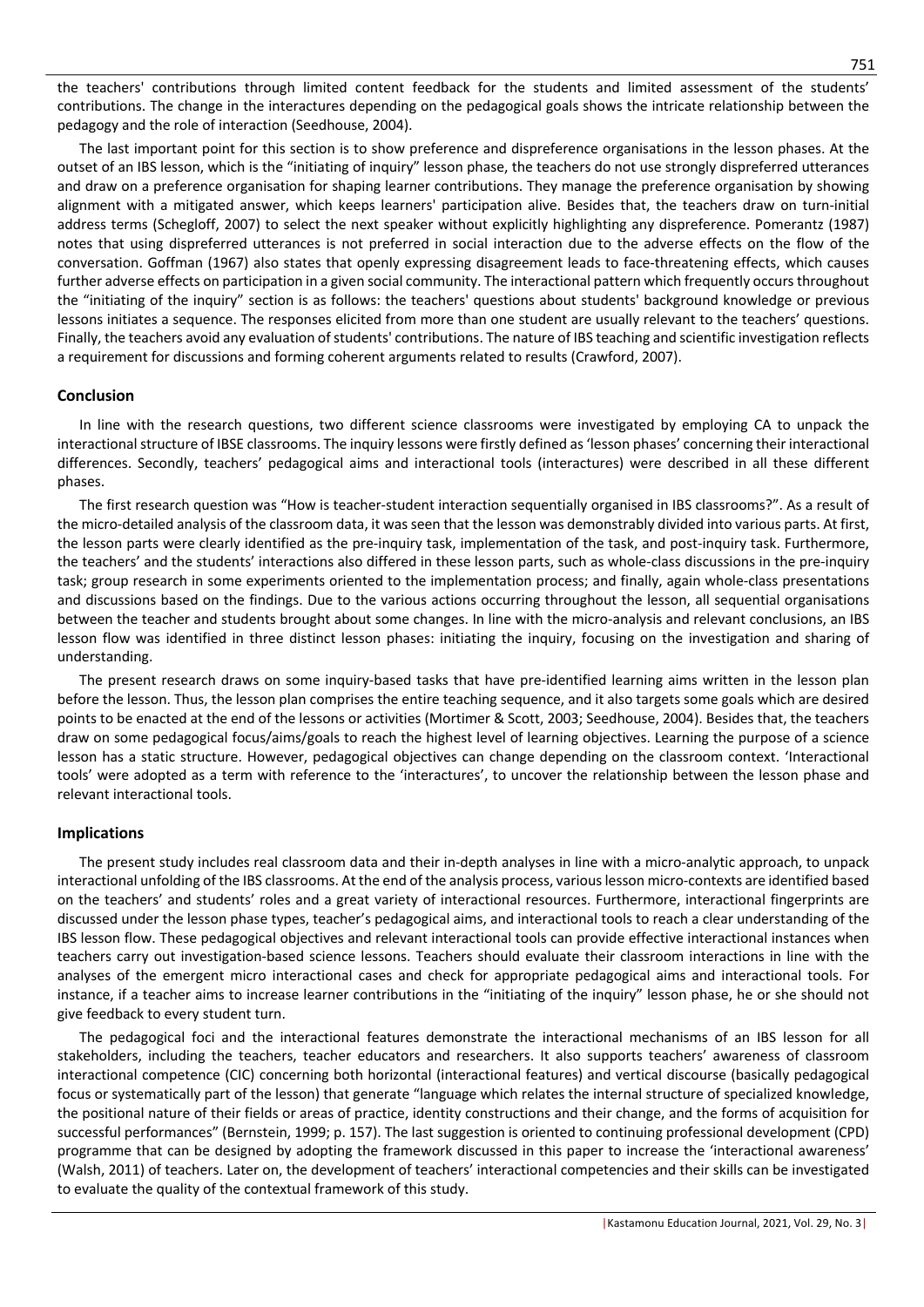#### 752

#### **Declaration of Conflicting Interests**

The author(s) declared no potential conflicts of interest with respect to the research, authorship, and/or publication of this article.

# **Acknowledgement**

We would like to thank Dr Olcay Sert for his support as the second thesis advisor and for his role in the emergence of this study.

## **Funding**

The author(s) received no financial support for the research, author-ship, and/or publication of this article.

## **Statements of publication ethics**

We hereby declare that the study has no unethical issues and that research and publication ethics have been observed carefully.

#### **Author contribution statements**

This paper was prepared from the first author's PhD thesis under supervision by the second author.

#### **Ethics Committee Approval Information**

This paper was prepared from the first author's PhD thesis and the thesis has ethical approval.

#### **REFERENCES**

- Abd-El-Khalick, F., Boujaoude S., Duschl, R., Lederman, G. N., Mamlok-Naaman, R., Niaz, M., Treagust, D., et. al. (2004). Inquiry in science education: International perspectives. *Science Education*, *88*(3), 397-419. https://doi.org/10.1002/sce.10118
- Abrahams, I., & Millar, R. (2008). Does practical work really work? A study of the effectiveness of practical work as a teaching and learning method in school science. *International Journal of Science Education*, *30*(14), 1945-1969. https://doi.org/10.1080/09500690701749305.
- Bernstein, B. (1999). Vertical and horizontal discourse: an essay. *British Journal of Sociology of Education*, *20*(2), 157-173. https://doi.org/10.1080/01425699995380.
- Brandt, A. (2011). *The maintenance of mutual understanding in online second language talk* [Unpublished Doctoral Dissertation]. Newcastle University.
- Breen, M. (1989). 'The evaluation cycle for language learning'. In R. K. Johnson (ed.). *The second language curriculum*. Cambridge University Press.
- Crawford, A. B. (2007). Learning to teach science as inquiry in the rough and tumble of practice. *Journal of Research in Science Teaching*, *44*(4), 613-642. https://doi.org/10.1002/tea.20157.
- Darling-Hammond, L., Flook L., Cook-Harvey, C., Barron, B., & Osher, D. (2020). Implications for educational practice of the science of learning and development. *Applied Developmental Science*, *24*(2), 97-140. https://doi.org/10.1080/10888691.2018.1537791.
- Drew, P., & Heritage, J. (1992). Analyzing talk at work: An interaction. In P. Drew and J. Heritage (Eds.), *Talk at work: Interaction in institutional settings* (pp. 3-65). CUP.
- Duschl, R. A., & Osborne, J. (2002). Supporting and promoting argumentation discourse in science education. *Studies in Science Education*, *38*(1), 39–72. https://doi.org/10.1080/03057260208560187
- Edwards, D., & Mercer, N. (1987). *Common knowledge: The development of understanding in the classroom*. Routledge.
- Erickson, F. (2004). *Talk and social theory: Ecologies of speaking and listening in everyday life*. Polity Press.
- Evnitskaya, N. (2012). *Talking science in a second language: The interactional co-construction of dialogic explanations in the CLIL science classroom* [Unpublished Doctoral Dissertation]. Universitat Autònoma de Barcelona
- Evnitskaya, N., & Morton, T. (2011). Knowledge construction, meaning-making and interaction in CLIL science classroom communities of practice. *Language and Education*, *25*(2), 109-127.
- Fagan, D. S. (2014). Beyond "excellent": uncovering the systematicity behind positive feedback turn construction in ESL classrooms. *Novitas-ROYAL (Research on Youth and Language)*, *8*(1), 45–63.
- Finlayson, O., McLoughlin, E., Coyle, E., McCabe, D., Lovatt, J., & van-Kampen, P. (2015). *SAILS inquiry and assessment units*. Dublin
- Garfinkel, H. (1964). Studies of the routine grounds of everyday activities. *Social Problems*, *11*(3), 225–250. https://doi.org/10.2307/798722
- Goffman, E. (1983). The interaction order. *American Sociological Review*, *48*(1) 1-17. https://doi.org/10.2307/2095141
- Heath, C., Hindmarsh, J., & Luff, P. (2010). *Video in qualitative research: Analysing social interaction in everyday life*. Sage.
- Heritage, J. (1997). Conversational analysis and institutional talk: analyzing data. In D. Silverman (Ed.), *Qualitative research: Theory, method and practice*. Sage Publications.
- Heritage, J. (2012). Epistemics in action: Action formation and territories of knowledge. *Research on Language and Social Interaction*, *45*(1), 1– 25. https://doi.org/10.1080/08351813.2012.646684

|Kastamonu Education Journal, 2021, Vol. 29, No. 3|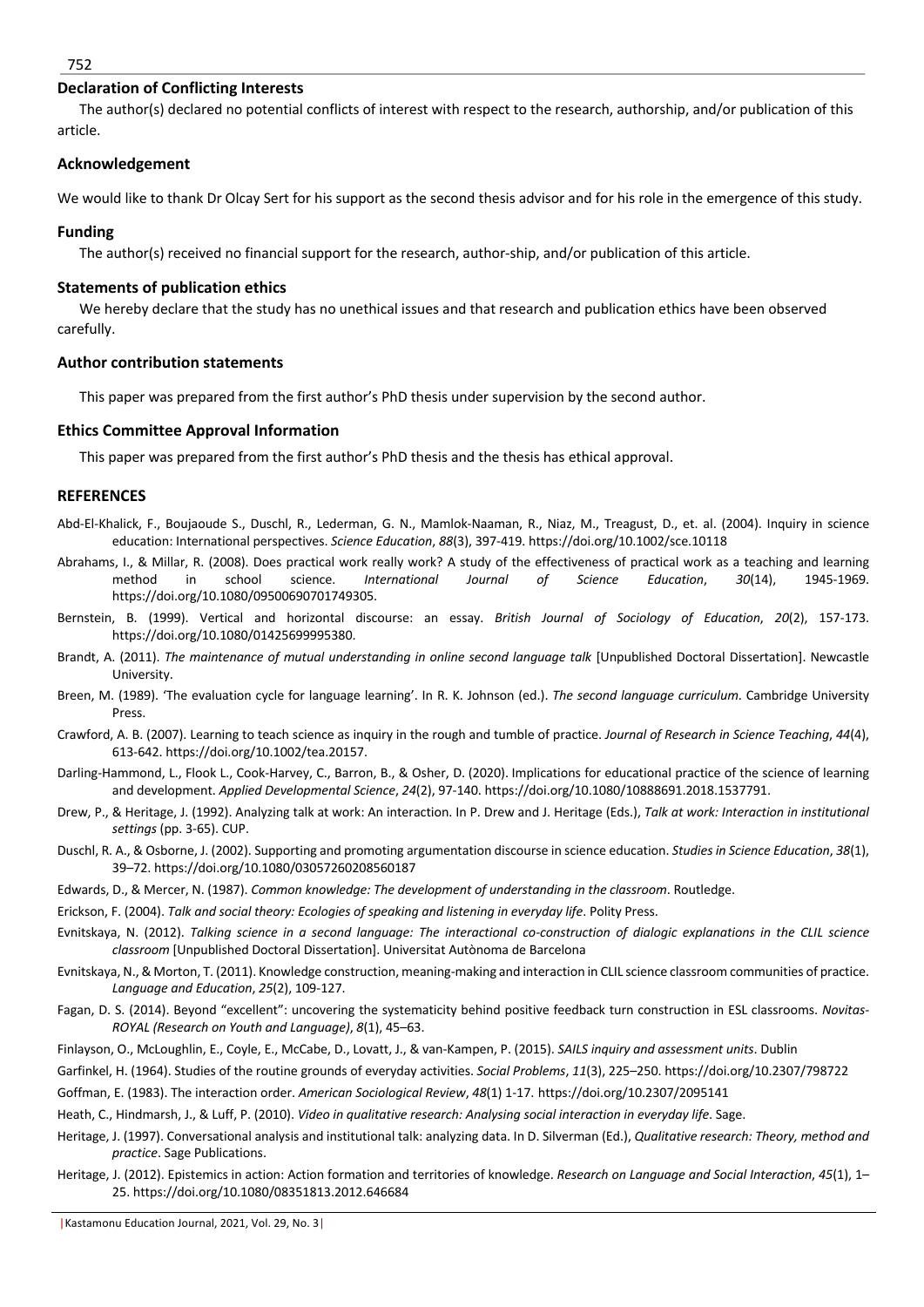- Hüttner, J. (2014). Agreeing to disagree: 'doing disagreement' in assessed oral L2 interactions. *Classroom Discourse*, *5*(2), 194-215. https://doi.org/10.1080/19463014.2014.893897
- Jacknick, C. M. (2011). "But this is writing": post-expansion in student-initiated sequences. *Novitas-ROYAL (Research on Youth and Language)*, *5*(1), 39-54.
- Jacoby, S., & Ochs, E. (1995). Co-construction: An introduction. *Research on Language and Social Interaction*, *28*(3), 171-183. https://doi.org/10.1207/s15327973rlsi2803\_1
- Jakonen, T., & Morton, T. (2015). Epistemic search sequences in peer interaction in a content-based language classroom. *Applied Linguistics*, *36*(1), 73–94. https://doi.org/10.1093/applin/amt031
- Jenks, C. J. (2011). *Transcribing talk and interaction: Issues in the representation of communication data*. John Benjamins.
- Jin, H., Wei, X., Duan, P., Guo, Y., & Wang, W. (2016). Promoting cognitive and social aspects of inquiry through classroom discourse*. International Journal of Science Education*, *38*(2), 319-343. https://doi.org/10.1080/09500693.2016.1154998
- Kääntä, L. (2010). *Teacher turn-allocation and repair practices in classroom interaction: A multisemiotic perspective* [Doctoral dissertation]. University of Jyväskylä
- Kaya, G. (2017). *Teacher talk and learner contributions in inquiry based science education: A conversation analytic examination* [Unpublished Doctoral Dissertation]. Hacettepe University
- Kaya, G., & Yılmaz, S. (2016). The impact of open inquiry based learning on students' achievement and development of science process skills *H. U. Journal of Education*, *31*(2), 300-318. https://doi.org/10.16986/HUJE. 2016016811.
- Kaya, G., Şardağ, M., Cakmakci, G., Doğan, N., İrez, S., & Yalaki, Y. (2016). Discourse patterns and communicative approachesfor teaching nature of science. Education and Science, *41*(185), 83-99. https://doi.org/10.15390/EB.2016.4852.
- Kelly, G. (2014). Discourse practices in science learning and teaching. In N. G. Lederman & S. K. Abell (Eds.), *Handbook of Research on Science Education*. Routledge
- Kelly, G. J. (2007). Discourse in science classrooms. In S. K. Abell, & Lederman, N, G. (Ed.), *Handbook of research on science education* (pp. 443- 469). Lawrence Erlbaum Associates.
- Kelly, G. J., & Chen, C. (1999). The sound of music: Constructing science as sociocultural practices through oral and written discourse. *Journal of Research in Science Teaching*, *36*(8), 883– 915. https://doi.org/10.1002/(SICI)1098-2736(199910)36:8<883::AID-TEA1>3.0.CO;2-I
- Kelly, G. J., & Crawford, T. (1996). Students' interaction with computer representations: Analysis of discourse in laboratory groups*. Journal of Research in Science Teaching*, *33*(7), 693-707.
- Koole, T. (2010). Displays of epistemic access: Student responses to teacher explanations. *Research on Language & Social Interaction*, *43*(2), 183- 209. https://doi.org/10.1080/08351811003737846
- Labov, W. (1970). *The study of language in its social context.* Springer.
- Leach, J., & Scott, P. (2002). Designing and evaluating science teaching sequences: an approach drawing upon the concept of learning demand and a social constructivist perspective on learning. *Studies in Science Education*, *38*(1), 115–142. https://doi.org/10.1080/03057260208560189.
- Lemke, J. L. (1990). *Talking science: Language, learning, and values*. Ablex Lessons.
- Lemke, J. L. (2001). Articulating communities: Sociocultural perspectives on science education. *Journal Research Science Teaching*, *38*(3), 296– 316. https://doi.org/10.1002/1098-2736(200103)38:3<296::AID-TEA1007>3.0.CO;2-R
- Liddicoat, A. J. (2007). *An introduction to Conversation Analysis*. Continuum.
- Markee, N. (2000). *Conversation Analysis*. Routledge.
- McHoul, A. (1978). The organization of turns at formal talk in the classroom. *Language in Society*, *7*(2), 183-213. https://doi.org/10.1017/S0047404500005522
- Mehan, H. (1979). *Learning lessons: Social organization in the classroom*. Harvard University Press.
- Mercer, N., Dawes, L., Wegerif, R., & Sams, C. (2004). Reasoning as a scientist: Ways of helping children to use language to learn science. *British Educational Research Journal*, *30*(3), 359–377. https://doi.org/10.1080/01411920410001689689
- Millar, R., & Osborne, J. (1999). *Beyond 2000*. King's College.
- Minner, D. D., Levy, J. A., & Century, J. (2010). Inquiry-based science instruction—what is it and does it matter? results from a research synthesis years 1984 to 2002. *Journal of Research In Science Teaching*, *47*(4), 474–496. https://doi.org/10.1002/tea.20347
- Moje, E. B. (1995). Talking about science: an interpretation of the effects of teacher talk in a high school science classroom. *Journal of Research in Science Teaching*, *32*(4), 349–371. https://doi.org/10.1002/tea.3660320405
- Mortensen, K. (2008). Selecting next-speaker in the second language classroom: How to find a willing next-speaker in planned activities*. Journal of Applied Linguistics*, *5*(1), 55-79. https://doi.org/10.1558/japl.v5i1.55
- Mortensen, K. (2009). Establishing recipiency in pre-beginning position in the second language classroom. *Discourse Processes, 46*(5), 491-515. https://doi.org/10.1080/01638530902959463
- Mortensen, K., & Hazel, S. (2011). Initiating round robins in the L2 classroom preliminary observations. *Novitas-ROYAL (Research on Youth and Language), 5(*1), 55-70.
- Mortimer, E. F., & Scott, P. H. (2000). Analysing discourse in the science classroom. In J. Leach, R. Millar & J. Osborne (Eds.), *Improving science education: The contribution of research*. Open University Press.
- Mortimer, E. F., & Scott, P. H. (2003). *Meaning making in secondary science classrooms*. Open University Press.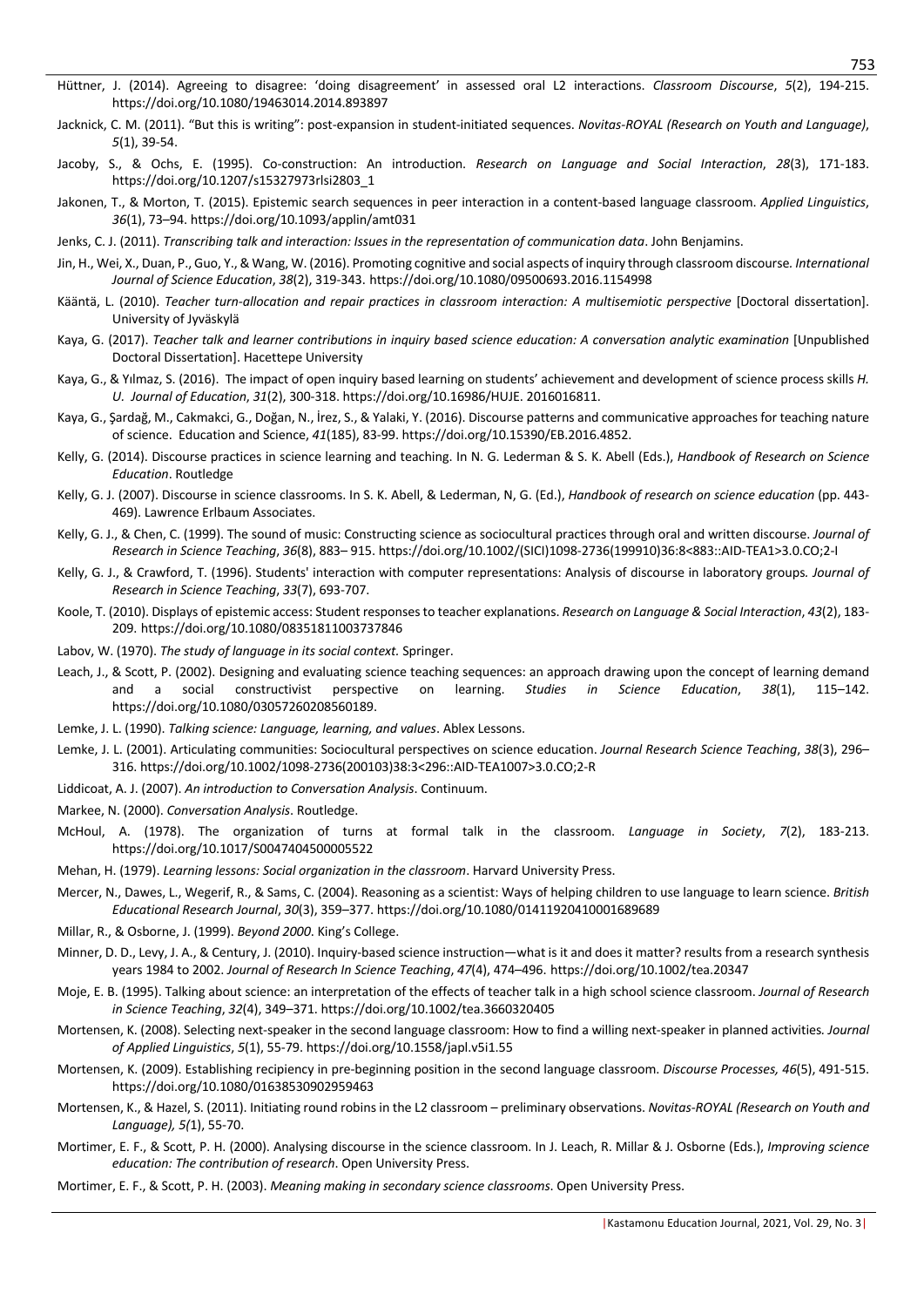NGSS Lead States. (2013). *Next generation science standards: For states, by states.* The National Academy Press.

NRC. (1996). *National science education standards.* National Academy Press.

NRC. (2000). *Inquiry and the national science education standards*. National Academy Press.

- Oliveira, A. W. (2010). Developing elementary teachers' understanding of the discourse structure of inquiry-based science classrooms. *International Journal of Science and Mathematics Education*, *8*(2), 247-269. https://doi.org/10.1007/s10972-009-9157-4
- Pedaste, M., Mäeots, M., Siiman, L. A., de Jong, T., van Riesen, S. A., Kamp, E. T., … et al. (2015). Phases of inquiry-based learning: Definitions and the inquiry cycle. *Educational Research Review*, *14*, 47-61. https://doi.org/10.1016/j.edurev.2015.02.003
- Pekarek-Doehler, S., & Pochon-Berger, E. (2015). The development of L2 interactional competence: evidence from turn-taking organization, sequence organization, repair organization and preference organization. In Teresa Cadierno, & Soren W. Eskildsen (Eds.), *Usage-Based perspectives on second language learning* (pp. 233-270). De Gruyter Mouton.
- Philips, D. C. & Soltis, J. F. (2004). *Learning: Perspectives*. Nobel Publishing
- Pomerantz, A. (1987). Descriptions in legal settings. In G. Button & J. R. E. Lee (Eds.), *Talk and social organization* (pp. 226-243). Multilingual Matters Ltd.
- Psathas, G. (1995) *Conversation Analysis*. Sage.
- Rocard, M., Csermely, P., Jorde, D., Lenzen, D., Walberg-Henriksson, H., & Hemmo, V. (2007). *Science Education now: A renewed pedagogy for the future of Europe*. European Commission.
- Roth, W. -M., Ritchie, S. M., Hudson, P., & Mergard, V. (2011). A study of laughter in science lessons. *Journal of Research in Science Teaching*, *48*, 437-458. https://doi.org/10.1002/tea.20412
- Ryder, J., & Leach, J. (2008). Teaching about the epistemology of science in upper secondary schools: an analysis of teachers' classroom talk. *Science & Education*, 17(2), 289-315. https://doi.org/ 10.1007/s11191-006-9007-0
- Rymes, B. (2008). *Classroom discourse analysis: A tool for critical reflection*. Hampton Press.
- Sacks, H. (1992). *Lectures on conversation*. Blackwell
- Sahlström, F. (2011). Learning as social action. In J. K. Hall, J. Hellermann, & S. P. Doehler (Eds.), *L2 Interactional Competence and Development* (pp. 45-65). Multilingual matters.
- Schegloff, E. A. (2007). *Sequence organization in interaction: A primer in conversation analysis*. Cambridge University Press.
- Schwab, G. (2011). From dialogue to multilogue: a different view on participation in the English foreign-language classroom. *Classroom Discourse*, *2*(1), 3-19. https://doi.org/10.1080/19463014.2011.562654.
- Scott, P. (1997). Developing science concepts in secondary classrooms: an analysis of pedagogical interactions from a Vygotskian perspective [Doctoral dissertation]. University of Leeds
- Seedhouse, P. (2004). *The interactional architecture of the language classroom: A conversation analysis perspective*. Blackwell.
- Sert, O. (2013). 'Epistemic Status Check' as an interactional phenomenon in instructed learning settings. *Journal of Pragmatics*, *45*(1), 13-28. https://doi.org/10.1016/j.pragma.2012.10.005
- Sert, O. (2015). *Social interaction and L2 classroom discourse*. Edinburgh University Press.
- Sert, O., & Seedhouse, P. (2011). Introduction: Conversation analysis in applied linguistics. *Novitas-ROYAL (Research on Youth and Language)*, *5*(1), 1-14.
- Sert, O., & Walsh, S. (2012). The interactional management of claims of insufficient knowledge in English language classrooms. *Language and Education*, *27*(6), 1-24,
- Sidnell, J. (2010). *Conversation Analysis an introduction*. WileyBlackwell.
- Sinclair, J., & Coulthard, M. (1975). *Towards an analysis of discourse.* Oxford University Press.
- Tang, K. S. (2016). The interplay of representations and patterns of classroom discourse in science teaching sequences*. International Journal of Science Education*, *38*(13), 2069-2095.
- ten Have, P. (2007). *Doing Conversation Analysis*. Sage.
- Urmeneta, E. C. (2008). Talking English to learn science. A CLIL experience in Barcelona. In M. Dooly and D. Eastment (Eds.), *'How we're going about it': Teachers' voices on innovative approaches to teaching and learning languages* (pp. 127–138). Cambridge Scholar Press.
- van Aalst, J., & Truong, M. S. (2011). Promoting Knowledge Creation Discourse in an Asian Primary Five Classroom: Results from an inquiry into life cycles. *International Journal of Science Education*, *33*(4), 487-515.
- Walsh, S. (2006). *Investigating classroom discourse*. Routledge.
- Walsh, S. (2011). *Exploring classroom discourse: Language in action*. Routledge.
- Walsh, S. & Li, L. (2013). Conversations as space for learning. *International Journal of Applied Linguistics*, *23*(2), 247–266. https://doi.org/10.1111/ijal.12005
- Waring, H. Z. (2008). Using explicit positive assessment in the language classroom: IRF, feedback, and learning opportunities. *The Modern Language Journal*, *92*(4), 577-594. https://doi.org/10.1111/j.1540-4781.2008.00788.x
- Waring, H. Z. (2011). Learner initiatives and learning opportunities in the language classroom. *Classroom Discourse*, *2*(2), 201–218. https://doi.org/10.1080/19463014.2011.614053
- Windschitl, M. (2004). Folk theories of "inquiry:" How preservice teachers reproduce the discourse and practices of an atheoretical scientific method. *Journal Research in Science Teaching*, *41*(5), 481–512. https://doi.org/10.1002/tea.20010